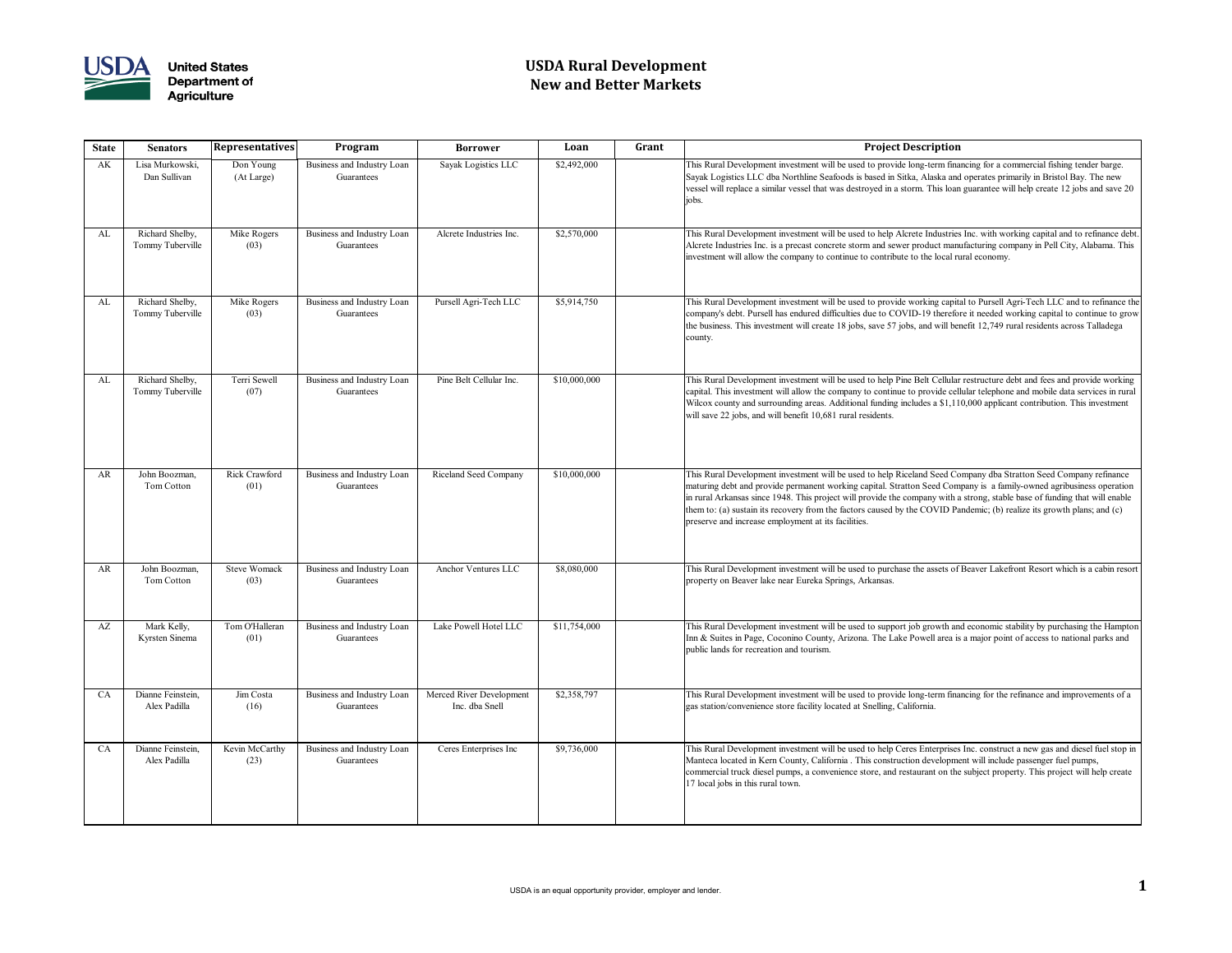

# **USDA Rural Development New and Better Markets**

### **State Senators Representatives Program Borrower Loan Grant Project Description**

is Rural Development investment will be used to refinance a fitness and recreation center doing business as Gold's Gym ated in Hollister, California. This project helps the locals stay fit and healthy. This fund will help create four and save local rural jobs.

is Rural Development investment will be used to refinance and renovate two commercial real estate lodging facilities ated in Big Bear Lake, California. The funding will help these businesses to attract more tourist in this rural town and Il create five and save seven rural jobs.

is Rural Development investment will be used to help construct a four-story, 128 room hotel business in Paso Robles, lifornia. This project will provide financing for construction of a Residence Inn hotel. This project is expected to create jobs in the local economy.

is Rural Development investment will be used to purchase commercial real estate and for installation of machinery and ipment for a car wash facility located in Wheatland, California. This project will help create three rural local jobs and Il provide car wash services to locals.

is Rural Development investment will be used to provide permanent financing for the purchase of real property in nnett, Colorado.

is Rural Development investment will be used to provide permanent refinancing for a hotel in Alamosa, Colorado.

is Rural Development investment will be used to provide working capital to Fossil Creek Mines. Fossil Creek Mines C is a gold mining company with an operating presence in Gunnison and Saguache counties in Colorado.

is Rural Development investment will be used to refinance debt incurred by Milford Wellness Village (former Milford emorial Hospital campus) for fund associated reserves, fees, and costs. Milford Wellness Village is an innovative, multidevelopment initiative committed to delivering integrated health, education, and other services to the city of Milford, nt and Sussex counties, and the state of Delaware. Additional funding includes an approximately \$5 million applicant ntribution.

| <b>State</b> | <b>Representatives</b><br>Program<br><b>Senators</b><br><b>Borrower</b> |                                    | Loan                                     | Grant                                     |              |                               |
|--------------|-------------------------------------------------------------------------|------------------------------------|------------------------------------------|-------------------------------------------|--------------|-------------------------------|
| CA           | Dianne Feinstein,<br>Alex Padilla                                       | Jimmy Panetta<br>(20)              | Business and Industry Loan<br>Guarantees | Vicente Solbes                            | \$249,000    | Thi<br>loc<br>15              |
| CA           | Dianne Feinstein,<br>Alex Padilla                                       | Jay Obernolte<br>(08)              | Business and Industry Loan<br>Guarantees | Wanderlust Adventure Club<br>Big Bear LLC | \$4,288,000  | Thi<br>loc<br>wil             |
| CA           | Dianne Feinstein,<br>Alex Padilla                                       | Salud Carbajal<br>(24)             | Business and Industry Loan<br>Guarantees | Excel Paso Robles LP                      | \$20,000,000 | Thi<br>Cal<br>30              |
| CA           | Dianne Feinstein,<br>Alex Padilla                                       | John Garamendi<br>(03)             | Business and Industry Loan<br>Guarantees | Kalkat Inc                                | \$750,000    | Thi<br>equ<br>wil             |
| CO           | Michael Bennet,<br>John Hickenlooper                                    | Jason Crow<br>(06)                 | Business and Industry Loan<br>Guarantees | Huberd Services Company<br><b>LLC</b>     | \$216,000    | Thi<br>Be                     |
| CO           | Michael Bennet,<br>John Hickenlooper                                    | Lauren Boebert<br>(03)             | Business and Industry Loan<br>Guarantees | Diamond Hospitality LLC                   | \$6,530,812  | Thi                           |
| CO           | Michael Bennet,<br>John Hickenlooper                                    | Lauren Boebert<br>(03)             | Business and Industry Loan<br>Guarantees | <b>Fossil Creek Mines LLC</b>             | \$3,000,000  | Thi<br>LL                     |
| DE           | Thomas Carper,<br>Christopher Coons                                     | Lisa Blunt Rochester<br>(At Large) | Business and Industry Loan<br>Guarantees | Clarke Avenue Realty LLC                  | \$25,000,000 | Thi<br>Me<br>use<br>Ke<br>cor |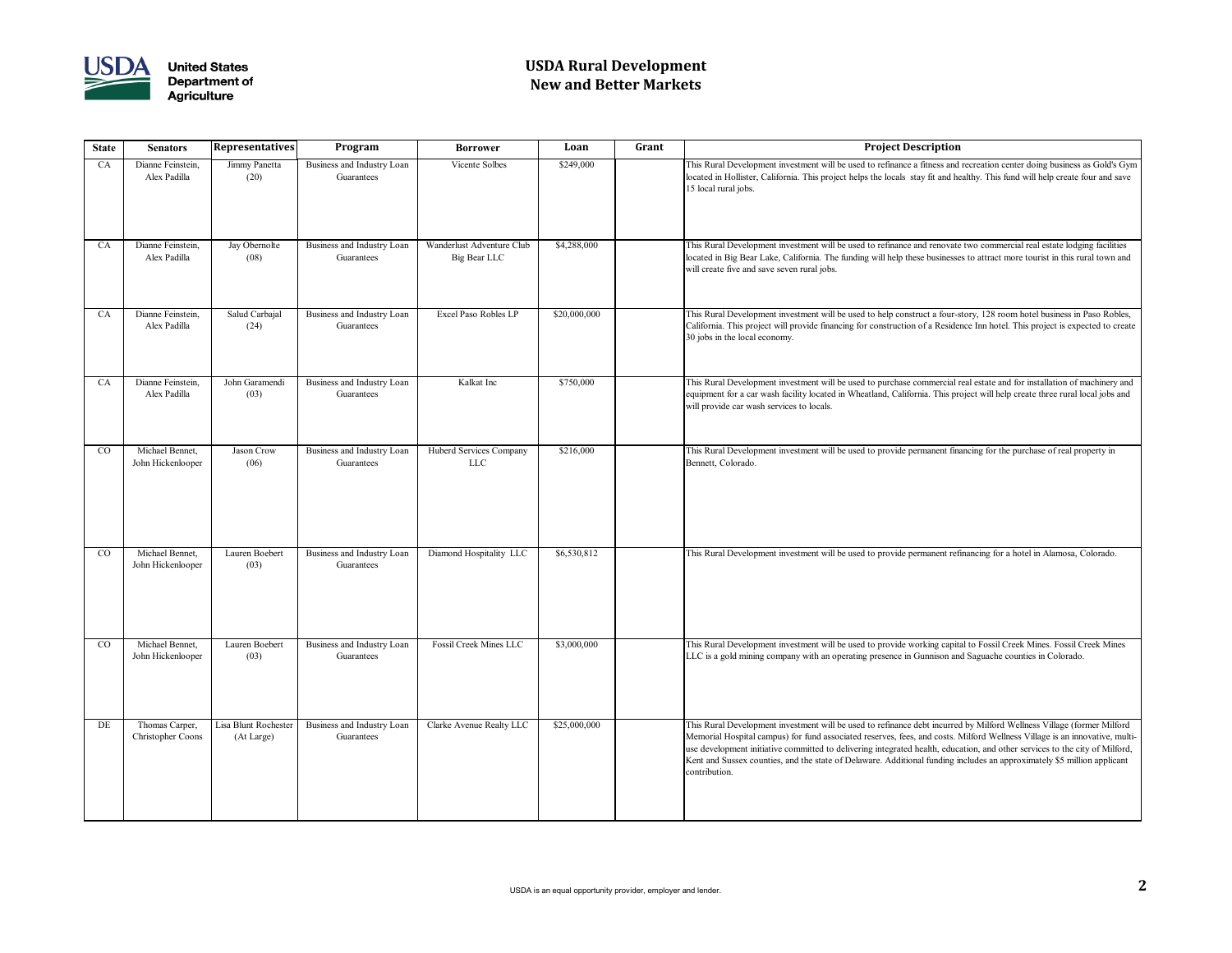

# **USDA Rural Development New and Better Markets**

| <b>State</b> | <b>Senators</b>                      | <b>Representatives</b>        | Program                                              | <b>Borrower</b>                            | Loan         | Grant     | <b>Project Description</b>                                                                                                                                                                                                                                                                                                                                                                                                                                                                                                                                                                                                               |
|--------------|--------------------------------------|-------------------------------|------------------------------------------------------|--------------------------------------------|--------------|-----------|------------------------------------------------------------------------------------------------------------------------------------------------------------------------------------------------------------------------------------------------------------------------------------------------------------------------------------------------------------------------------------------------------------------------------------------------------------------------------------------------------------------------------------------------------------------------------------------------------------------------------------------|
| FL           | Marco Rubio,<br><b>Rick Scott</b>    | Neal Dunn<br>(02)             | Business and Industry Loan<br>Guarantees             | MP Florida Hospitality                     | \$4,335,000  |           | This Rural Development investment will be used to provide additional fund<br>to acquire a 60-room Hampton Inn hotel in Perry, Florida. This project wi<br>community.                                                                                                                                                                                                                                                                                                                                                                                                                                                                     |
| FL           | Marco Rubio,<br><b>Rick Scott</b>    | Neal Dunn<br>(02)             | Business and Industry Loan<br>Guarantees             | Oasis Lake City LLC                        | \$17,000,000 |           | This Rural Development investment will be used to provide a loan guarant<br>Courtyard by Marriot Hotel on 2.66 acres in Lake City, Florida. Construct<br>2024. This hotel will cater to transient and tourist/leisure clientele since it                                                                                                                                                                                                                                                                                                                                                                                                 |
| <b>FL</b>    | Marco Rubio,<br><b>Rick Scott</b>    | Greg Steube<br>(17)           | Business and Industry Loan<br>Guarantees             | <b>Bowling Hospitality LLC</b>             | \$3,250,000  |           | This Rural Development investment will be used to provide alternate finan<br>located on 5.16 acres in Bowling Green, Florida. This project will help sav                                                                                                                                                                                                                                                                                                                                                                                                                                                                                 |
| FL           | Marco Rubio,<br><b>Rick Scott</b>    | <b>Bill Posey</b><br>(08)     | Business and Industry Loan<br>Guarantees             | Indian River Sustainability<br>Center LLC  | \$4,920,000  |           | This Rural Development investment will be used to provide alternative final<br>LLC. The business has been formed to own and operate the leachate evaper<br>using loan proceeds. Once the system is installed and commissioned for op<br>performance under a 20-year contract with Indian River County. By transi<br>leachate evaporator, the Indian River County Solid Waste Disposal Distric<br>offsite transportation and disposal, along with the associated regulatory he<br>liability and public scrutiny that comes with offsite treatment. The subject<br>have greater cost certainty with respect to wastewater management on an |
| FL           | Marco Rubio,<br><b>Rick Scott</b>    | Gus Bilirakis<br>(12)         | Business and Industry Loan<br>Guarantees             | Atlas Organics CU08 LLC                    | \$6,415,000  |           | This Rural Development investment will be used to provide funding to acq<br>commercial customers, Bay Mulch Inc. This facility is a source-separated of<br>with the Florida Department of Environmental Protection that also operate<br>Mulch Inc. is located at two Florida sites: San Antonio and Plant City which                                                                                                                                                                                                                                                                                                                     |
| <b>GA</b>    | Jon Ossoff,<br>Raphael G. Warnock    | Jody Hice<br>(10)             | Business and Industry Loan<br>Guarantees             | Mayur Hospitality LLC                      | \$5,322,000  |           | This Rural Development investment will be used for the purchase of a 72 i<br>Franchise, Fairfield Inn and Suites, located at 2631-A N Columbia Street,                                                                                                                                                                                                                                                                                                                                                                                                                                                                                   |
| IA           | Joni Ernst,<br><b>Chuck Grassley</b> | <b>Randy Feenstra</b><br>(04) | Rural Economic Development<br>Loan and Grant Program | Corn Belt Power Cooperative                | \$1,500,000  |           | This Rural Development investment will be used by Corn Belt Power Coo<br>Zephyr-Rocket LLC. This project will help install two new track additions<br>bound trains, inspections, brake testing, and customer support functions. Z<br>line rail system in Northeast Iowa.                                                                                                                                                                                                                                                                                                                                                                 |
| IA           | Joni Ernst,<br><b>Chuck Grassley</b> | Randy Feenstra<br>(04)        | Rural Economic Development<br>Loan and Grant Program | <b>Butler County Rec</b>                   | \$1,500,000  |           | This Rural Development investment will be used to provide a pass-througl<br>LLC to install two new track additions which will allow more capacity for<br>customer support functions. This project will also provide increased capac<br>inspecting and brake testing outbound trains. Zephyr-Rocket LLC and its<br>northeast Iowa.                                                                                                                                                                                                                                                                                                        |
| IA           | Joni Ernst,<br><b>Chuck Grassley</b> | Randy Feenstra<br>(04)        | Rural Economic Development<br>Loan and Grant Program | C-M-L Telephone Cooperative<br>Association |              | \$300,000 | This Rural Development investment will be used to assist C-M-L Telephon<br>its revolving loan fund. This project will help construct a new ambulance s<br>which will promote the health and safety of city residents and residents of                                                                                                                                                                                                                                                                                                                                                                                                    |

is Rural Development investment will be used to provide additional funding to an existing loan. The project will be used acquire a 60-room Hampton Inn hotel in Perry, Florida. This project will help create and save 17 jobs for the mmunity.

is Rural Development investment will be used to provide a loan guarantee to finance the construction of a 136-room urtyard by Marriot Hotel on 2.66 acres in Lake City, Florida. Construction is scheduled to be completed by 2023-24. This hotel will cater to transient and tourist/leisure clientele since it is near two major interstate highways.

is Rural Development investment will be used to provide alternate financing for a 48-room Best Western Heritage hotel ated on 5.16 acres in Bowling Green, Florida. This project will help save 12 jobs and create 2 jobs for the community.

is Rural Development investment will be used to provide alternative financing to Indian River Sustainability Center C. The business has been formed to own and operate the leachate evaporator, which will be purchased and assembled ng loan proceeds. Once the system is installed and commissioned for operations, the borrower will commence formance under a 20-year contract with Indian River County. By transitioning from sewage treatment plants to the chate evaporator, the Indian River County Solid Waste Disposal District will eliminate the need for site transportation and disposal, along with the associated regulatory headwinds, ever increasing costs, environmental bility and public scrutiny that comes with offsite treatment. The subject leachate evaporate will enable the County to le greater cost certainty with respect to wastewater management on an ongoing basis.

is Rural Development investment will be used to provide funding to acquire a merchant compost facility that services mmercial customers, Bay Mulch Inc. This facility is a source-separated organic material processing facility registered h the Florida Department of Environmental Protection that also operates an affiliated land clearing operation. Bay Ich Inc. is located at two Florida sites: San Antonio and Plant City which will both be acquired by Atlas Organics.

is Rural Development investment will be used for the purchase of a 72 room interior corridor hotel operating under a nchise, Fairfield Inn and Suites, located at 2631-A N Columbia Street, Milledgeville, Georgia 31061.

is Rural Development investment will be used by Corn Belt Power Cooperative to provide a pass-through loan to bhyr-Rocket LLC. This project will help install two new track additions which will allow more capacity for receiving in and trains, inspections, brake testing, and customer support functions. Zephyr-Rocket and its affiliates operate a shorte rail system in Northeast Iowa.

Is Rural Development investment will be used to provide a pass-through loan by Butler County REC to Zephyr-Rocket C to install two new track additions which will allow more capacity for car classification, customer car storage, and stomer support functions. This project will also provide increased capacity for receiving inbound trains and for pecting and brake testing outbound trains. Zephyr-Rocket LLC and its affiliates operate a short-line rail system in theast Iowa.

is Rural Development investment will be used to assist C-M-L Telephone Cooperative Association with supplementing revolving loan fund. This project will help construct a new ambulance station for Cherokee Regional Medical Center ich will promote the health and safety of city residents and residents of the surrounding rural area.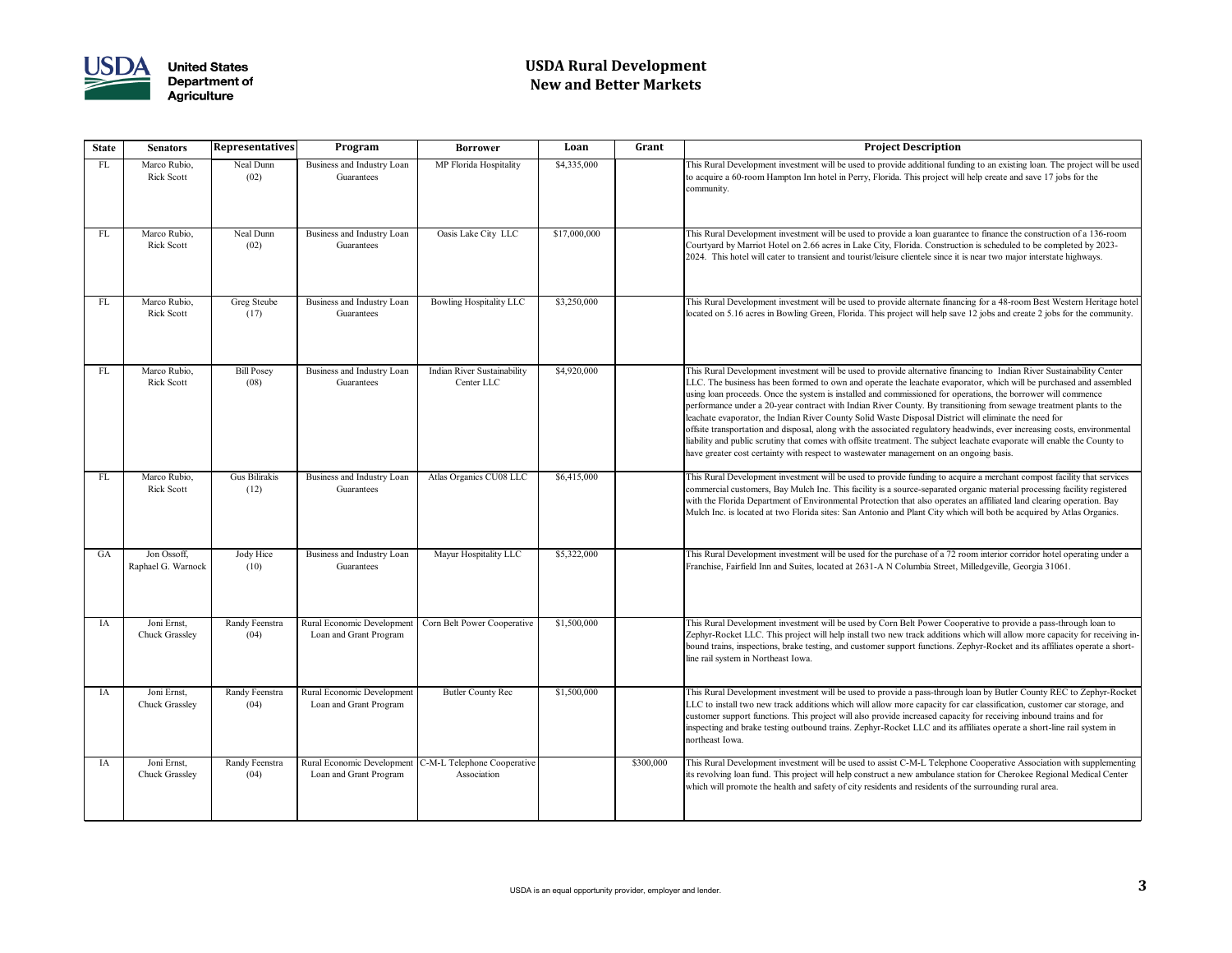

# **USDA Rural Development New and Better Markets**

### **State Senators Representatives Program Borrower Loan Grant Project Description**

is Rural Development investment will fund a pass-through loan from Midland Power Cooperative to Greene County rly Learning Center in Jefferson. The project will construct a new childcare facility.

is Rural Development investment will be used to establish a revolving loan fund that is administered by Kalona operative Telephone Company. The revolving loan fund will assist with the renovation of the Iowa Mennonite nevolent Association Assisted Living Facility.

is Rural Development investment will be used to provide a pass-through loan from Prairie Energy Cooperative to Iowa ecialty Hospital in Clarion, Iowa. This investment will enable the hospital to make renovations, create 16 jobs, and band medical services in this rural community.

Is Rural Development investment will be used to provide a pass-through loan from Prairie Energy Cooperative to Corn , in Goldfield, Iowa. This project will enable the ethanol plant to purchase advanced processing equipment, create nine s, and expand business in this rural community.

is Rural Development investment will be used to provide additional financing to Corn Belt Power Cooperative for its volving loan fund. The project will be used for renovations to Iowa Specialty Hospital in Clarion, Iowa. The project's ovations will promote the health and safety of its residents and the residents of surrounding rural areas.

is Rural Development investment will be used to provide a pass-through loan from Corn Belt Power Cooperative to va Specialty Hospital in Clarion, Iowa. This investment will enable the hospital to make renovations, create 16 jobs, I expand medical services in this rural community.

is Rural Development investment will be used to term-out interim financing used to overhaul a digester facility. The pject is expected to create three jobs at 414 percent of the Federal Minimum Wage. The project will play a critical role broducing a renewable energy to support Electronic Vehicle Infrastructure and will directly address climate pollution by turing methane gas and reducing pollution caused by dairy waste. This project meets the following key priorities: ucing climate pollution and increasing resilience to the impacts of climate change through economic support to rural mmunities.

is Rural Development investment will be used to finance the purchase (transfer of ownership) of an existing hotel ated in Jerome, Idaho (Red Lion Inn & Suites Jerome Twin Falls). The existing owner is ready to move back to New rk to start their previous business; transfer of ownership will thus preserve 20 existing jobs and will provide an litional four jobs as a result of stabilized/improved management, which is expected to result in enhanced facility formance and expanded activities.

is Rural Development investment will be used to finance the purchase of a medical office building located in Jerome, ho. The existing lease agreement provides North Canyon Medical Center with the option to purchase the subject perty within the first two years and funds will be used to exercise this option. The facility features 11 office suites that re been converted to medical offices on the first floor and inpatient addiction units on the second and third floor. The chase will create approximately 16 jobs.

| <b>State</b> | <b>Senators</b>                      | <b>Representatives</b>               | Program                                              | <b>Borrower</b>                         | Loan        | Grant     |                                            |
|--------------|--------------------------------------|--------------------------------------|------------------------------------------------------|-----------------------------------------|-------------|-----------|--------------------------------------------|
| IA           | Joni Ernst,<br><b>Chuck Grassley</b> | Randy Feenstra<br>(04)               | Rural Economic Development<br>Loan and Grant Program | Midland Power Cooperative               | \$1,000,000 |           | Thi<br>Ear                                 |
| IA           | Joni Ernst,<br><b>Chuck Grassley</b> | Mariannette Miller-<br>Meeks<br>(02) | Rural Economic Development<br>Loan and Grant Program | Kalona Cooperative Telephone<br>Company |             | \$248,249 | Thi<br>Co<br><b>Bel</b>                    |
| IA           | Joni Ernst,<br><b>Chuck Grassley</b> | Randy Feenstra<br>(04)               | Rural Economic Development<br>Loan and Grant Program | Prairie Energy Coop                     | \$1,000,000 |           | Thi<br>Spo<br>exp                          |
| IA           | Joni Ernst,<br><b>Chuck Grassley</b> | Randy Feenstra<br>(04)               | Rural Economic Development<br>Loan and Grant Program | Prairie Energy Coop                     | \$1,500,000 |           | Thi<br>LP<br>job                           |
| IA           | Joni Ernst,<br><b>Chuck Grassley</b> | Randy Feenstra<br>(04)               | Rural Economic Development<br>Loan and Grant Program | Corn Belt Power Cooperative             |             | \$300,000 | Thi<br>rev<br>ren                          |
| IA           | Joni Ernst,<br>Chuck Grassley        | Randy Feenstra<br>(04)               | Rural Economic Development<br>Loan and Grant Program | Corn Belt Power Cooperative             | \$1,000,000 |           | Thi<br>Iov<br>and                          |
| ID           | Mike Crapo,<br>James Risch           | Mike Simpson<br>(02)                 | Business and Industry Loan<br>Guarantees             | Jerome Resources LLC                    | \$7,700,000 |           | Thi<br>pro<br>$\ln t$<br>cap<br>red<br>cor |
| ID           | Mike Crapo,<br>James Risch           | Mike Simpson<br>(02)                 | Business and Industry Loan<br>Guarantees             | Kirpa Hospitality LLC                   | \$3,496,000 |           | Thi<br>loc<br>Yo<br>adc<br>per             |
| ID           | Mike Crapo,<br>James Risch           | Mike Simpson<br>(02)                 | Business and Industry Loan<br>Guarantees             | North Canyon Medical Center<br>Inc.     | \$3,757,000 |           | Thi<br>Ida<br>pro<br>hav<br>pur            |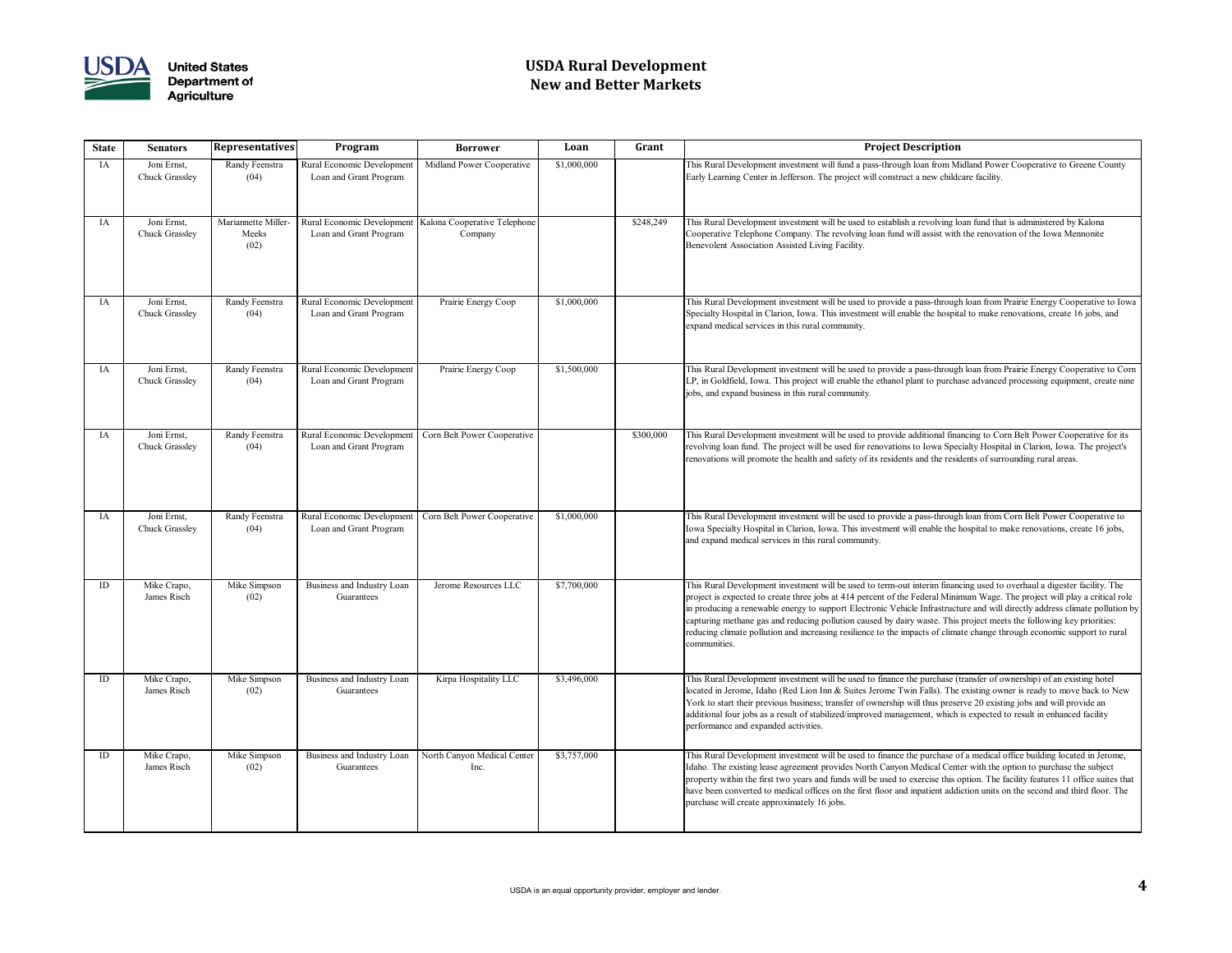

# **USDA Rural Development New and Better Markets**

| <b>State</b>               | <b>Senators</b>                    | <b>Representatives</b>       | Program                                  | <b>Borrower</b>                        | Loan         | Grant | <b>Project Description</b>                                                                                                                                                                                                                                                                                                                                                                                             |
|----------------------------|------------------------------------|------------------------------|------------------------------------------|----------------------------------------|--------------|-------|------------------------------------------------------------------------------------------------------------------------------------------------------------------------------------------------------------------------------------------------------------------------------------------------------------------------------------------------------------------------------------------------------------------------|
| ID                         | Mike Crapo,<br>James Risch         | Russ Fulcher<br>(01)         | Business and Industry Loan<br>Guarantees | Hoagland Holdings LLC                  | \$1,550,000  |       | This Rural Developmen investment will be used to finance and facilitate th<br>in the city of Homedale. The project will help save a business that has been<br>been operating to its full potential due to the owner's health issues. The pro-<br>an average wage rate of 282 percent of the federal minimum wage.                                                                                                      |
| ID                         | Mike Crapo,<br>James Risch         | Russ Fulcher<br>(01)         | Business and Industry Loan<br>Guarantees | Snake River Feed & Grain<br><b>LLC</b> | \$260,000    |       | This Rural Development investment will be used to provide additional fund<br>This project will provide Snake River Feed & Grain LLC with better rates<br>will stabilize existing jobs for the borrower. Snake River Feed and Grain L<br>locations in the neighboring small rural cities of Payette and Weiser, Idaho                                                                                                   |
| ID                         | Mike Crapo,<br>James Risch         | Russ Fulcher<br>(01)         | Business and Industry Loan<br>Guarantees | Silver Creek Plunge LLC                | \$1,600,000  |       | This Rural Development investment will be used to facilitate the transfer o<br>located in the rural area of Garden Valley, Idaho. Acquisition of the longst<br>business from closing, thereby saving 6 existing jobs and creating 4 new jo<br>average wage rate of 110 percent of Federal Minimum Wage.                                                                                                                |
| ID                         | Mike Crapo,<br>James Risch         | Russ Fulcher<br>(01)         | Business and Industry Loan<br>Guarantees | Snake River Feed & Grain<br><b>LLC</b> | \$180,000    |       | This Rural Development investment will be used to help Snake River Feed<br>This project will help their second processing facility maximize capacity ar<br>project will create two jobs at 238 percent Federal minimum wage. Snake<br>locations in neighboring small rural cities.                                                                                                                                     |
| $\mathop{\rm IL}\nolimits$ | Tammy Duckworth,<br>Richard Durbin | Rodney Davis<br>(13)         | Business and Industry Loan<br>Guarantees | Computer Techniques Inc.               | \$10,000,000 |       | This Rural Development investment will be used to restructure multiple de<br>a computer consulting and broadband service provider in southcentral Illin<br>based broadband service to rural businesses and residents in the Illinois cor<br>and Edinburg. They are currently building out fiber networks in Pana and '<br>to several other rural communities in the area. CTI will be able to retain the<br>financing. |
| KY                         | Mitch McConnell,<br>Rand Paul      | Harold Rogers<br>(05)        | Business and Industry Loan<br>Guarantees | Mega Highwall Mining LLC               | \$25,000,000 |       | This Rural Development investment will be used to provide additional fund<br>capital and pay loan closing costs. Mega Highwall Mining LLC is in Ashla<br>systems to mining operations throughout the country. This project will res<br>saving 70 existing jobs.                                                                                                                                                        |
| KY                         | Mitch McConnell,<br>Rand Paul      | <b>Brett Guthrie</b><br>(02) | Business and Industry Loan<br>Guarantees | Buoy LLC                               | \$1,490,000  |       | This Rural Development investment will be used to purchase and expand a<br>include annual boat slip rentals, annual recreational vehicle site rentals, wa                                                                                                                                                                                                                                                              |
| KY                         | Mitch McConnell,<br>Rand Paul      | Harold Rogers<br>(05)        | Business and Industry Loan<br>Guarantees | Clintwood JOD LLC                      | \$5,700,000  |       | This Rural Development investment will be used to purchase new equipme<br>working capital. Clintwood JOD LLC has eight permitted surface mines an<br>highwall mining systems, from which it has the capacity to produce approx<br>the international steel market. The project will result in 28 jobs created and                                                                                                       |

is Rural Developmen investment will be used to finance and facilitate the purchase of a beef processing facility located he city of Homedale. The project will help save a business that has been operating since the 1970's and has recently not en operating to its full potential due to the owner's health issues. The project is expected to create 14 jobs, with average wage rate of 282 percent of the federal minimum wage.

is Rural Development investment will be used to provide additional funding for the purchase of this processing facility. is project will provide Snake River Feed  $\&$  Grain LLC with better rates and terms and improve cash flow. The project I stabilize existing jobs for the borrower. Snake River Feed and Grain LLC is one business operating out of two ations in the neighboring small rural cities of Payette and Weiser, Idaho.

is Rural Development investment will be used to facilitate the transfer of ownership of an existing campground resort ated in the rural area of Garden Valley, Idaho. Acquisition of the longstanding family-owned resort will prevent the siness from closing, thereby saving 6 existing jobs and creating 4 new jobs as a result of planned expansion at an erage wage rate of 110 percent of Federal Minimum Wage.

is Rural Development investment will be used to help Snake River Feed & Grain LLC purchase processing equipment. is project will help their second processing facility maximize capacity and stabilize jobs for the borrower. The overall pject will create two jobs at 238 percent Federal minimum wage. Snake River Feed is one business operating out of two ations in neighboring small rural cities.

is Rural Development investment will be used to restructure multiple debts of Computer Techniques Inc. (CTI). CTI is omputer consulting and broadband service provider in southcentral Illinois. They currently provide high-speed, fibered broadband service to rural businesses and residents in the Illinois communities of Taylorville, Nokomis, Hillsboro, I Edinburg. They are currently building out fiber networks in Pana and Witt, and they have plans to continue expanding several other rural communities in the area. CTI will be able to retain their existing 53 employees as a result of this ancing.

is Rural Development investment will be used to provide additional funding to purchase new equipment, fund working vital and pay loan closing costs. Mega Highwall Mining LLC is in Ashland, Kentucky and provides highwall mining tems to mining operations throughout the country. This project will result in creating approximately 30 new jobs while ing 70 existing jobs.

is Rural Development investment will be used to purchase and expand a marina and campground at which services lude annual boat slip rentals, annual recreational vehicle site rentals, watercraft fuel sales and consumable goods sales.

is Rural Development investment will be used to purchase new equipment, repair current equipment and provide rking capital. Clintwood JOD LLC has eight permitted surface mines and 12 permitted deep mines, including two hwall mining systems, from which it has the capacity to produce approximately one million tons of High Vol A coal for international steel market. The project will result in 28 jobs created and 261 jobs saved.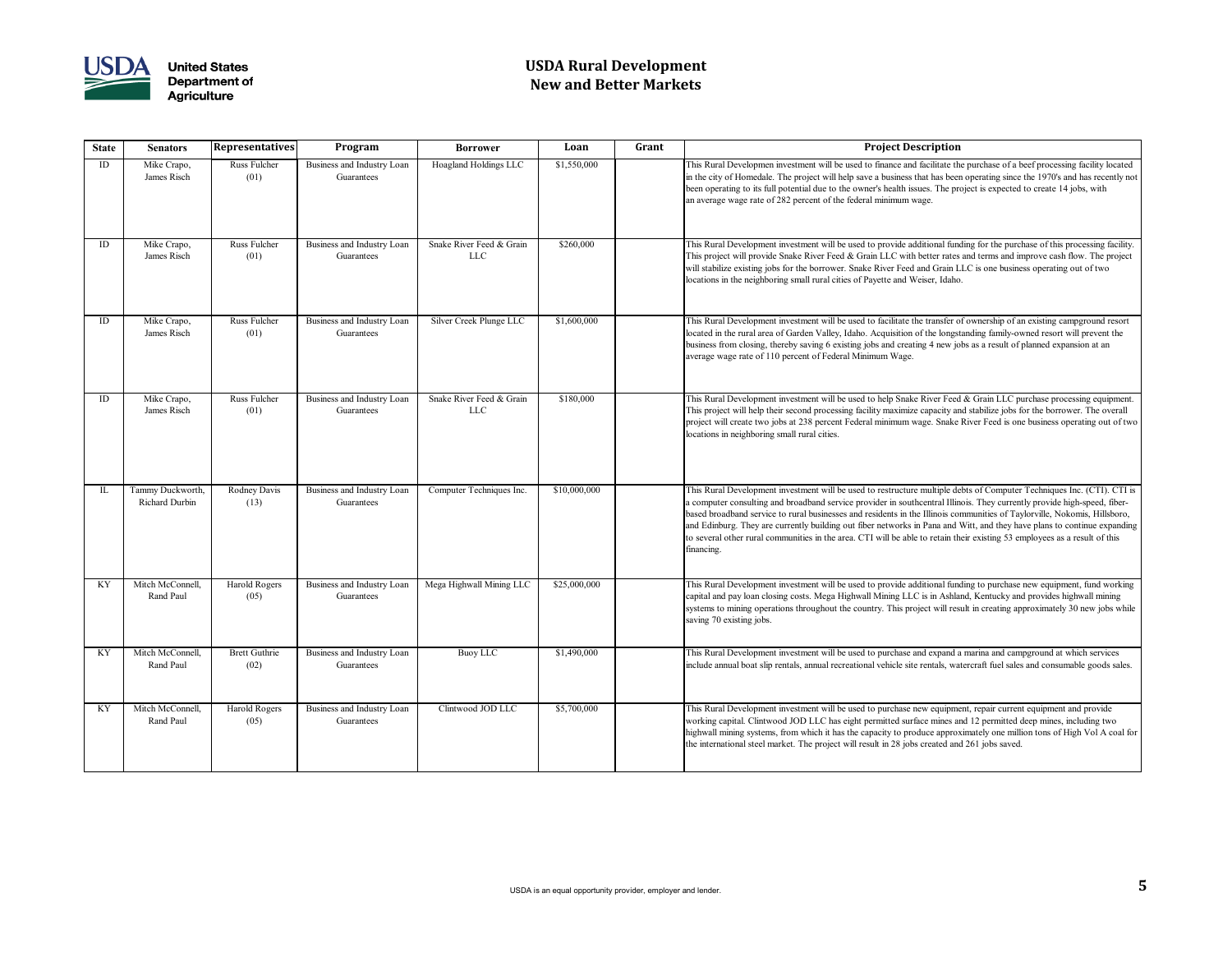

# **USDA Rural Development New and Better Markets**

| <b>State</b> | <b>Senators</b>                     | <b>Representatives</b>       | Program                                  | <b>Borrower</b>                   | Loan         | Grant | <b>Project Description</b>                                                                                                                                                                                                                                                                                                                                                                                                                                                 |
|--------------|-------------------------------------|------------------------------|------------------------------------------|-----------------------------------|--------------|-------|----------------------------------------------------------------------------------------------------------------------------------------------------------------------------------------------------------------------------------------------------------------------------------------------------------------------------------------------------------------------------------------------------------------------------------------------------------------------------|
| LA           | Bill Cassidy,<br>John Neely Kennedy | Troy Carter<br>(02)          | Business and Industry Loan<br>Guarantees | <b>TT 183 LLC</b>                 | \$6,275,000  |       | This Rural Development investment will be used to purchase real estate an<br>formed company that will be purchasing T.T. Barge Cleaning Mile 183. Tl<br>heavy machinery, structures, foundations, buildings, and land. TT 183 will<br>barges owned by their customers, to include the removal of foreign substa<br>in compliance with applicable environmental regulations and requirements.<br>loan will assist in saving jobs in Donaldsonville.                         |
| LA           | Bill Cassidy,<br>John Neely Kennedy | Julia Letlow<br>(05)         | Business and Industry Loan<br>Guarantees | Haven Nursing Center Inc          | \$6,725,000  |       | This Rural Development investment will be used to provide funding to pur<br>a skilled nursing home located in Columbia that has served the community<br>Department of Health and the Center for Medicare and Medicaid for 99 be<br>rehabilitation services for the local community. This loan will assist in crea<br>community.                                                                                                                                            |
| LA           | Bill Cassidy,<br>John Neely Kennedy | Clay Higgins<br>(03)         | Business and Industry Loan<br>Guarantees | Aryan Hotel LLC                   | \$5,000,000  |       | This Rural Development investment will be used to finance the purchase o<br>costs. Aryan Hotel LLC was formed for the purpose of purchasing and op<br>Iberia, Louisiana. The hotel is a 3-story, 83 room, midscale extended stay<br>in each room. Amenities include complimentary breakfast, business center,<br>pool. The hotel is the only extended stay hotel in the area. Total project co                                                                             |
| LA           | Bill Cassidy,<br>John Neely Kennedy | Troy Carter<br>(02)          | Business and Industry Loan<br>Guarantees | H51 Hotels LLC                    | \$8,000,000  |       | This Rural Development investment will be used to help H51 Hotels LLC<br>Hotels LLC was formed to own and operate a Holiday Inn Express & Suit<br>on 1.65 acres with a single interior corridor structure that is 68,808 square<br>and 91 guestrooms. Additional features include a lobby, meeting room, br<br>guest market, and outdoor swimming pool. This loan will assist in<br>saving 20 jobs in an area impacted by Hurricane Ida.                                   |
| LA           | Bill Cassidy,<br>John Neely Kennedy | Clay Higgins<br>(03)         | Business and Industry Loan<br>Guarantees | <b>Total Energy Solutions LLC</b> | \$11,221,695 |       | This Rural Development investment will be used to help Total Energy Sol<br>capital, and loan closing costs. Headquartered in Broussard, Total Energy<br>rental, and servicing company that sells and rents to customers in the resid<br>government and telecommunications sectors. PHC Fluid Power LLC distri<br>pneumatic systems and parts. Petro Real Estate LLC, Petro Real Estate Re<br>real estate holding companies. This loan will assist in creating 16 and savir |
| LA           | Bill Cassidy,<br>John Kennedy       | Clay Higgins<br>(03)         | Business and Industry Loan<br>Guarantees | Labmar Logistics LLC              | \$3,650,000  |       | This Rural Development investment will be used to help Labmar Logistics<br>loan fees. Labmar Logistics LLC is an offshore marine supply vessel comp<br>was formed to operate the Marine Vessel, Cindy Jean Lab and support the<br>Laborde Marine Management LLC, the managing company of Labmar's ve<br>crewing, equipping, operating, soliciting of charters, provisioning, maintain<br>assist in saving 14 jobs in a St. Mary and lower St. Martin parish.               |
| LA           | Bill Cassidy,<br>John Kennedy       | <b>Garret Graves</b><br>(06) | Business and Industry Loan<br>Guarantees | <b>TT 237 LLC</b>                 | \$12,520,000 |       | This Rural Development investment will be used to help TT 237 LLC puro<br>237 was created to purchase the assets of TT Barge Service Mile 237. Th<br>heavy machinery, structures, foundations, buildings, and land. TT 237 will<br>barges owned by its customers. This includes the removal of foreign substa<br>environmental regulations and requirements.                                                                                                               |
| MI           | Gary Peters,<br>Debbie Stabenow     | Jack Bergman<br>(01)         | Business and Industry Loan<br>Guarantees | Gaylord Sm Hospitality LLC        | \$5,184,000  |       | This Rural Development investment will be used to purchase the Hampton<br>rural small businesses around Gaylord are dependent on tourism and this p<br>The location also provides meeting and event space for local gatherings.                                                                                                                                                                                                                                            |

is Rural Development investment will be used to purchase real estate and for loan closing costs. TT 183 is a newly med company that will be purchasing T.T. Barge Cleaning Mile 183. The assets to be purchased consist of barges, heavy machinery, structures, foundations, buildings, and land. TT 183 will provide cleaning services to inland waterway ges owned by their customers, to include the removal of foreign substances compliance with applicable environmental regulations and requirements. This n will assist in saving jobs in Donaldsonville.

is Rural Development investment will be used to provide funding to purchase real estate. Haven Nursing Center Inc. is killed nursing home located in Columbia that has served the community since 1974. The facility is certified by Louisiana partment of Health and the Center for Medicare and Medicaid for 99 beds. The center also provides outpatient abilitation services for the local community. This loan will assist in creating ten jobs and save 20 jobs in a small rural nmunity.

It is Rural Development investment will be used to finance the purchase of real estate, working capital, and loan closing ts. Aryan Hotel LLC was formed for the purpose of purchasing and operating the Candlewood Suites Hotel in New ria, Louisiana. The hotel is a 3-story, 83 room, midscale extended stay property with interior corridors and kitchenettes each room. Amenities include complimentary breakfast, business center, fitness center, guest laundry, and an outdoor pl. The hotel is the only extended stay hotel in the area. Total project cost is \$6.5 million

is Rural Development investment will be used to help H51 Hotels LLC refinance existing debt owed and loan fees. H51 tels LLC was formed to own and operate a Holiday Inn Express & Suites Hotel in LaPlace, Louisiana. This property is 1.65 acres with a single interior corridor structure that is 68,808 square feet. It is a limited-service hotel with five floors 191 guestrooms. Additional features include a lobby, meeting room, breakfast area, fitness room, business center, est market, and outdoor swimming pool. This loan will assist in ing 20 jobs in an area impacted by Hurricane Ida.

Is Rural Development investment will be used to help Total Energy Solutions LLC with additional financing, working oital, and loan closing costs. Headquartered in Broussard, Total Energy Solutions LLC is an electrical generator sales, tal, and servicing company that sells and rents to customers in the residential, commercial, industrial, medical, vernment and telecommunications sectors. PHC Fluid Power LLC distributes, rents, and repairs hydraulic and eumatic systems and parts. Petro Real Estate LLC, Petro Real Estate Rentals LLC, and TES Real Estate LLC are the l estate holding companies. This loan will assist in creating 16 and saving 45 jobs in and around rural St. Martin Parish

is Rural Development investment will be used to help Labmar Logistics LLC purchase machinery, equipment and for n fees. Labmar Logistics LLC is an offshore marine supply vessel company located in Morgan City, Louisiana. Labmar s formed to operate the Marine Vessel, Cindy Jean Lab and support their oil & gas operations. The co-borrower is porde Marine Management LLC, the managing company of Labmar's vessel. The services provided to Labmar include, wing, equipping, operating, soliciting of charters, provisioning, maintaining and general repairs of vessel. This loan wil ist in saving 14 jobs in a St. Mary and lower St. Martin parish.

is Rural Development investment will be used to help TT 237 LLC purchase real estate and for loan closing costs. TT 7 was created to purchase the assets of TT Barge Service Mile 237. The assets to be purchased consist of barges, heavy machinery, structures, foundations, buildings, and land. TT 237 will provide cleaning services to inland waterway ges owned by its customers. This includes the removal of foreign substances in compliance with applicable ironmental regulations and requirements.

is Rural Development investment will be used to purchase the Hampton Inn hotel in Gaylord. The communities and al small businesses around Gaylord are dependent on tourism and this project will provide a place for visitors to stay. e location also provides meeting and event space for local gatherings.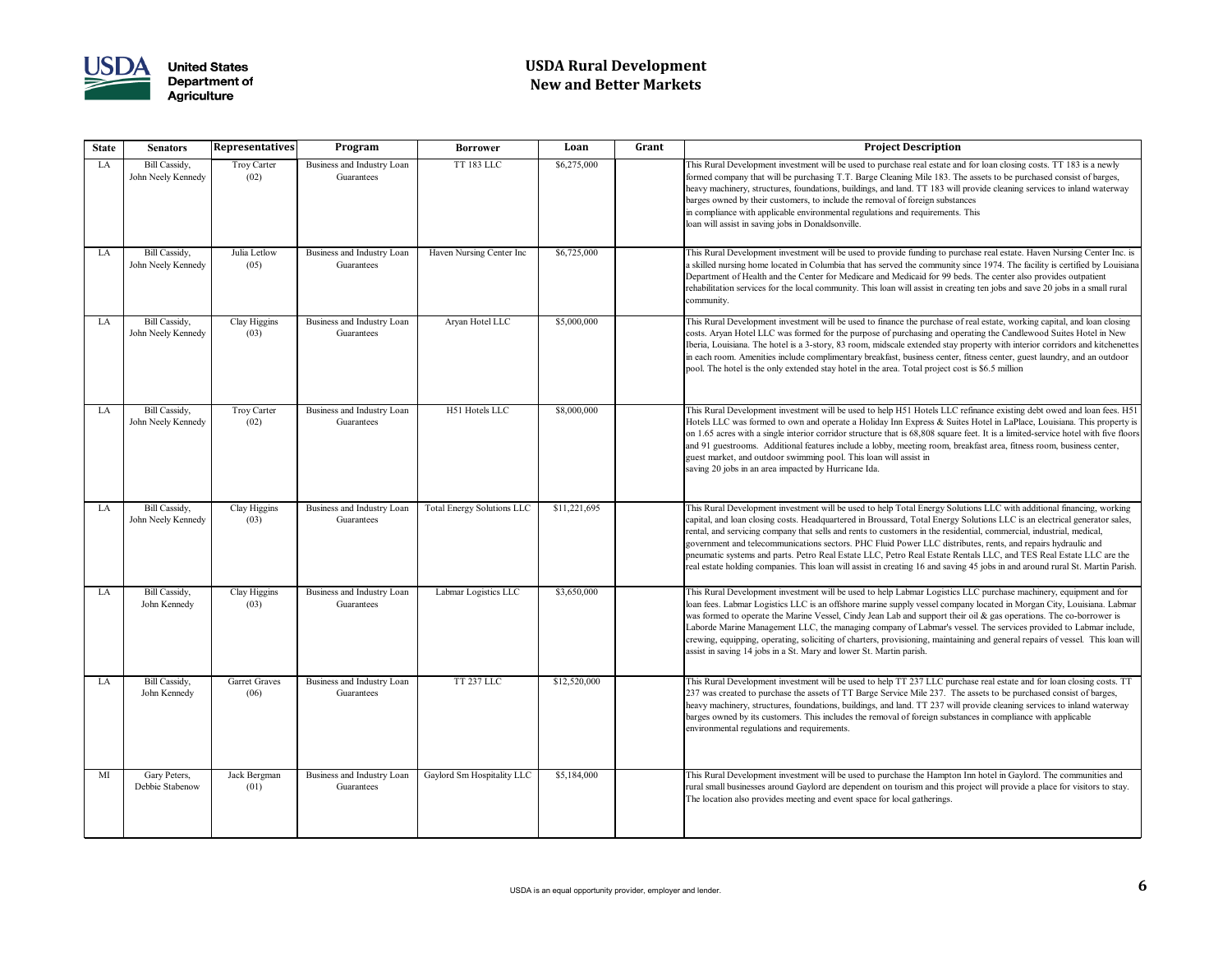

# **USDA Rural Development New and Better Markets**

### **State Senators Representatives Program Borrower Loan Grant Project Description**

is Rural Development investment will be used to restructure debt and expansion of the family-owned food processing mpanies, Frickenschmidt Foods LLC and Lockwood Packing Company LLC. The plant butchers and processes beef l hogs into custom bacon, sausage, shelf stable beef jerky and snack sticks.

is Rural Development investment will be used to refinance debt, make capital improvements, and upgrade facilities for ung Hospitality LLC, a hotel in Cameron, Missouri.

is Rural Development investment will be used to assist Hokanson Properties LLC purchase the Feed N Trade farm re. The store has been in operation in Fair Grove for over 30 years.

is Rural Development investment will be used to provide financing for Ogden Industries Inc. while simultaneously proving Ballard's RV park in Carthage, Missouri. Ballard's RV Park is located between the busy intersection of I-44 and highways. Funding will assist Ogden Industries LLC add an additional 25 full-service sites, improving the existing 17 n-full-service sites to full service, and substantially upgrade all the amenities to include pool, bathhouse, dog park, and ving. There will also be extensive landscaping throughout the facility.

is Rural Development investment will be used to provide financing for Ogden Industries Inc. while simultaneously proving Ballward's RV park in Carthage, Missouri. Ballard's RV Park is located between the busy intersection of I-44 159 highways. Funding will assist Ogden Industries LLC add an additional 25 full-service sites, improving the existing non-full-service sites to full service, and substantially upgrade all the amenities that include pool, bathhouse, dog park, I paving. There will also be extensive landscaping throughout the facility.

is Rural Development investment will be used to acquire a funeral home business in Edina, Missouri. This funding will ow new owners to continue operations of this business. The funeral home operates in two locations—Edina and La lle—serving nearly 1,700 rural Missourians.

Is Rural Development investment will be used to help T's Redneck Steakhouses Inc. with additional financing to help th cash-flow and working capital. T's Redneck Steakhouse Inc. is located in Lebanon, Missouri. It was established in 97 by Tina Fears-Akers, who will be involved in the day-to-day management of the operation. This family steakhouse an expanded menu of food, desserts, and beverages.

is Rural Development investment will be used to acquire a convenience store and campground business. This funding Il allow the existing business to continue business operations as the current owners want to retire. South Fork Resort C is a destination location with a convenience store, cabins, motel rooms, RV park, and campground located ar Mark Twain State Park in Stoutsville, Missouri.

| <b>State</b> | <b>Senators</b>           | <b>Representatives</b><br>Program<br><b>Borrower</b> |                                          | Loan                                          | Grant       |                                |
|--------------|---------------------------|------------------------------------------------------|------------------------------------------|-----------------------------------------------|-------------|--------------------------------|
| MO           | Roy Blunt,<br>Josh Hawley | Vicky Hartzler<br>(04)                               | Business and Industry Loan<br>Guarantees | Frickenschmidt Real Estate<br>Holding Company | \$6,483,547 | Thi<br>cor<br>and              |
| <b>MO</b>    | Roy Blunt,<br>Josh Hawley | <b>Sam Graves</b><br>(06)                            | Business and Industry Loan<br>Guarantees | Chung Hospitality LLC                         | \$1,762,000 | Thi<br>Ch                      |
| <b>MO</b>    | Roy Blunt,<br>Josh Hawley | <b>Billy Long</b><br>(07)                            | Business and Industry Loan<br>Guarantees | Hokanson Properties LLC                       | \$410,000   | Thi<br>sto                     |
| <b>MO</b>    | Roy Blunt,<br>Josh Hawley | <b>Billy Long</b><br>(07)                            | Business and Industry Loan<br>Guarantees | Ogden Industries LLC                          | \$500,000   | Thi<br>imp<br>59<br>nor<br>pay |
| <b>MO</b>    | Roy Blunt,<br>Josh Hawley | <b>Billy Long</b><br>(07)                            | Business and Industry Loan<br>Guarantees | Ogden Industries LLC                          | \$900,000   | Thi<br>imp<br>and<br>17<br>and |
| <b>MO</b>    | Roy Blunt,<br>Josh Hawley | Sam Graves<br>(06)                                   | Business and Industry Loan<br>Guarantees | Alan Rimer                                    | \$385,200   | Thi<br>allo<br>Bel             |
| <b>MO</b>    | Roy Blunt,<br>Josh Hawley | Vicky Hartzler<br>(04)                               | Business and Industry Loan<br>Guarantees | T's Redneck Steakhouse Inc.                   | \$1,255,000 | Thi<br>wit<br>199<br>has       |
| <b>MO</b>    | Roy Blunt,<br>Josh Hawley | Sam Graves<br>(06)                                   | Business and Industry Loan<br>Guarantees | South Fork Resort LLC                         | \$630,000   | Thi<br>wil<br>LL<br>nea        |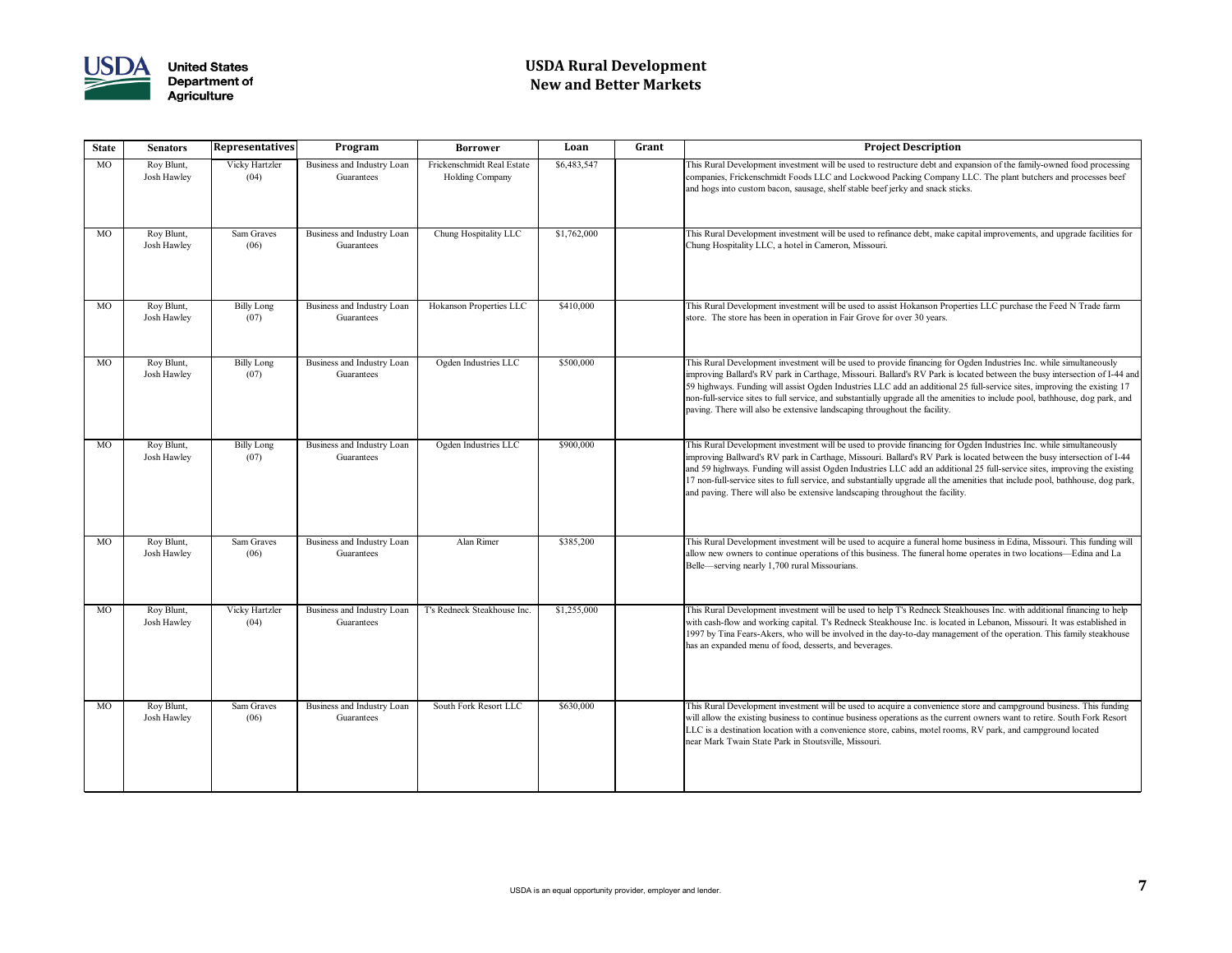

# **USDA Rural Development New and Better Markets**

| <b>State</b> | <b>Senators</b>                   | <b>Representatives</b>                                                              | Program                                              | <b>Borrower</b>                              | Loan         | Grant     | <b>Project Description</b>                                                                                                                                                                                                                                                                                                                                                                                                                                                                                                                                                                                                                    |
|--------------|-----------------------------------|-------------------------------------------------------------------------------------|------------------------------------------------------|----------------------------------------------|--------------|-----------|-----------------------------------------------------------------------------------------------------------------------------------------------------------------------------------------------------------------------------------------------------------------------------------------------------------------------------------------------------------------------------------------------------------------------------------------------------------------------------------------------------------------------------------------------------------------------------------------------------------------------------------------------|
| <b>MO</b>    | Roy Blunt,<br>Josh Hawley         | <b>Blaine Luetkemeyer</b><br>(03)                                                   | Business and Industry Loan<br>Guarantees             | <b>IMP Holdings LLC</b>                      | \$14,658,446 |           | This Rural Development investment will be used to assist IMP Holdings L<br>restructure of debt and expansion. The project will restructure debt for re<br>support the business expansion. The company has been in operation since<br>automobile shredder that will recycle every metal component of a vehicle 1<br>going into the local landfill.                                                                                                                                                                                                                                                                                             |
| <b>MO</b>    | Roy Blunt,<br>Josh Hawley         | Jason T. Smith<br>(08)                                                              | Business and Industry Loan<br>Guarantees             | Sikeston Associates LLC                      | \$3,500,000  |           | This Rural Development loan guarantee investment will be used to restruc<br>working capital. This funding will help this existing business continue prov<br>businesses in a long-established shopping center in Sikeston, Missouri.                                                                                                                                                                                                                                                                                                                                                                                                           |
| <b>MO</b>    | Roy Blunt,<br>Josh Hawley         | <b>Billy Long</b><br>(07)                                                           | Business and Industry Loan<br>Guarantees             | <b>OWC Holdings LLC</b>                      | \$1,768,500  |           | This Rural Development investment will be used to construct Hollister Wa<br>Missouri. This is an expansion project for OWC Holdings LLC, which cur<br>new facility will handle overflow from the Branson location and expand th                                                                                                                                                                                                                                                                                                                                                                                                               |
| <b>MO</b>    | Roy Blunt,<br>Josh Hawley         | Sam Graves<br>(06)                                                                  | Rural Economic Development<br>Loan and Grant Program | Macon Electric Coop                          |              | \$184,000 | This Rural Development investment will be used to assist Atlanta C-3 Sch<br>system and make renovations to the school's gymnasium. The gym is used<br>and air conditioning are a priority for both the learning environment, as we<br>moisture into the building that causes mold and mildew issues on the ceilin<br>funds will allow the district to fix the old windows.                                                                                                                                                                                                                                                                    |
| <b>MO</b>    | Roy Blunt,<br>Josh Hawley         | Vicky Hartzler<br>(04)                                                              | Rural Economic Development<br>Loan and Grant Program | Webster Electric Cooperative                 | \$1,000,000  | \$300,000 | This Rural Development investment will be used to assist Marshfield Fire 1<br>expand its existing firehouse headquarters in Marshfield, Missouri. The ren<br>room and add living quarters including a bedroom, bathrooms, office space<br>a full-time firefighter on a 24-hour basis. MFPD provides structural and w<br>response to the operational level, rescue services to the operational level, a                                                                                                                                                                                                                                        |
| <b>MS</b>    | Cindy Hyde-Smith,<br>Roger Wicker | Bennie G. Thompson<br>(02)                                                          | Business and Industry Loan<br>Guarantees             | Cottonseed Co-Op<br>Corporation              | \$4,000,000  |           | This Rural Development investment will be used to help Cottonseed Co-O<br>payable. Cottonseed Co-Op Corporation is a cooperative owned by its nin<br>transforms it into cottonseed oil, meal, hulls, first cut linters, second cut lin<br>improve the terms of the debt by lowering the interest rate and reducing th<br>service obligations.                                                                                                                                                                                                                                                                                                 |
| <b>MS</b>    | Cindy Hyde-Smith,<br>Roger Wicker | Trent Kelly<br>(01)                                                                 | Business and Industry Loan<br>Guarantees             | Weathers Construction Inc.                   | \$2,400,000  |           | This Rural Development investment will be used to help guarantee a loan :<br>Construction Inc. for the purpose of providing working capital and refinan<br>(WCI) is a 34-year-old privately owned and operated company located in<br>1982. This loan will provide Weathers Construction the much-needed wor<br>contracts.                                                                                                                                                                                                                                                                                                                     |
| <b>MS</b>    | Cindy Hyde-Smith,<br>Roger Wicker | Michael Guest<br>(03),<br>Steven Palazzo<br>(04),<br><b>Bennie Thompson</b><br>(02) | Rural Economic Development<br>Loan and Grant Program | <b>Central Electric Power</b><br>Association | \$1,000,000  |           | This Rural Development investment will be provided to Central Electric Post<br>of Choctaw Indians (MBCI) to assist them in the making improvements to<br>MBCI. These improvements consist of interior and exterior lighting upgra<br>minor interior building renovations, and installation of conduit, handholds,<br>to broadband services for tenants that conduct medical, educational, and jo<br>renovations/improvements to their facilities will allow MBCI to retain their<br>therefore saving and creating jobs roughly 25 jobs for their community. Un<br>percent above the national rate, while the per capita personal income is on |

In this Rural Development investment will be used to assist IMP Holdings LLC, a metal recycling business, with a tructure of debt and expansion. The project will restructure debt for real estate, machinery and equipment which will port the business expansion. The company has been in operation since 2010. The business expansion includes omobile shredder that will recycle every metal component of a vehicle for resale and will reduce the amount of waste ing into the local landfill.

is Rural Development loan guarantee investment will be used to restructure debt, assist with capital improvements, and rking capital. This funding will help this existing business continue providing commercial leased space to several sinesses in a long- established shopping center in Sikeston, Missouri.

is Rural Development investment will be used to construct Hollister Wash Company, a five-bay car wash in Hollister, ssouri. This is an expansion project for OWC Holdings LLC, which currently owns Branson Wash Company LLC. The w facility will handle overflow from the Branson location and expand the customer base.

is Rural Development investment will be used to assist Atlanta C-3 School District purchase and install a new HVAC tem and make renovations to the school's gymnasium. The gym is used for many community activities and ventilation l air conditioning are a priority for both the learning environment, as well as outside activities. Old windows allow isture into the building that causes mold and mildew issues on the ceiling and walls. This is a health hazard and grant ds will allow the district to fix the old windows.

is Rural Development investment will be used to assist Marshfield Fire Protection District (MFPD) renovate and band its existing firehouse headquarters in Marshfield, Missouri. The renovation and expansion will expand the training om and add living quarters including a bedroom, bathrooms, office spaces, and kitchen area, allowing for the housing of all-time firefighter on a 24-hour basis. MFPD provides structural and wildland fire suppression, hazardous material ponse to the operational level, rescue services to the operational level, and EMS response to the ALS level.

is Rural Development investment will be used to help Cottonseed Co-Op refinance existing debt and pay off accounts vable. Cottonseed Co-Op Corporation is a cooperative owned by its nineteen members. They take raw cotton seed and nsforms it into cottonseed oil, meal, hulls, first cut linters, second cut linters, and mill runs. The debt refinance will brove the terms of the debt by lowering the interest rate and reducing the borrower's annual debt vice obligations.

is Rural Development investment will be used to help guarantee a loan from Bank of Vernon for Weathers nstruction Inc. for the purpose of providing working capital and refinancing existing debts. Weathers Construction Inc (WCI) is a 34-year-old privately owned and operated company located in Columbus, Mississippi since its inception in 1982. This loan will provide Weathers Construction the much-needed working capital to execute two multi-million dollar ntracts.

is Rural Development investment will be provided to Central Electric Power Association to relend to Mississippi Band Choctaw Indians (MBCI) to assist them in the making improvements to several commercial and industrial owned by BCI. These improvements consist of interior and exterior lighting upgrades, parking lot resurfacing, roof replacements, nor interior building renovations, and installation of conduit, handholds, and equipment panels to allow for connection broadband services for tenants that conduct medical, educational, and job training services. The ovations/improvements to their facilities will allow MBCI to retain their current tenants, as well as attract new tenants refore saving and creating jobs roughly 25 jobs for their community. Unemployment rate in the project areas is 26 cent above the national rate, while the per capita personal income is only 61 percent of the national income level.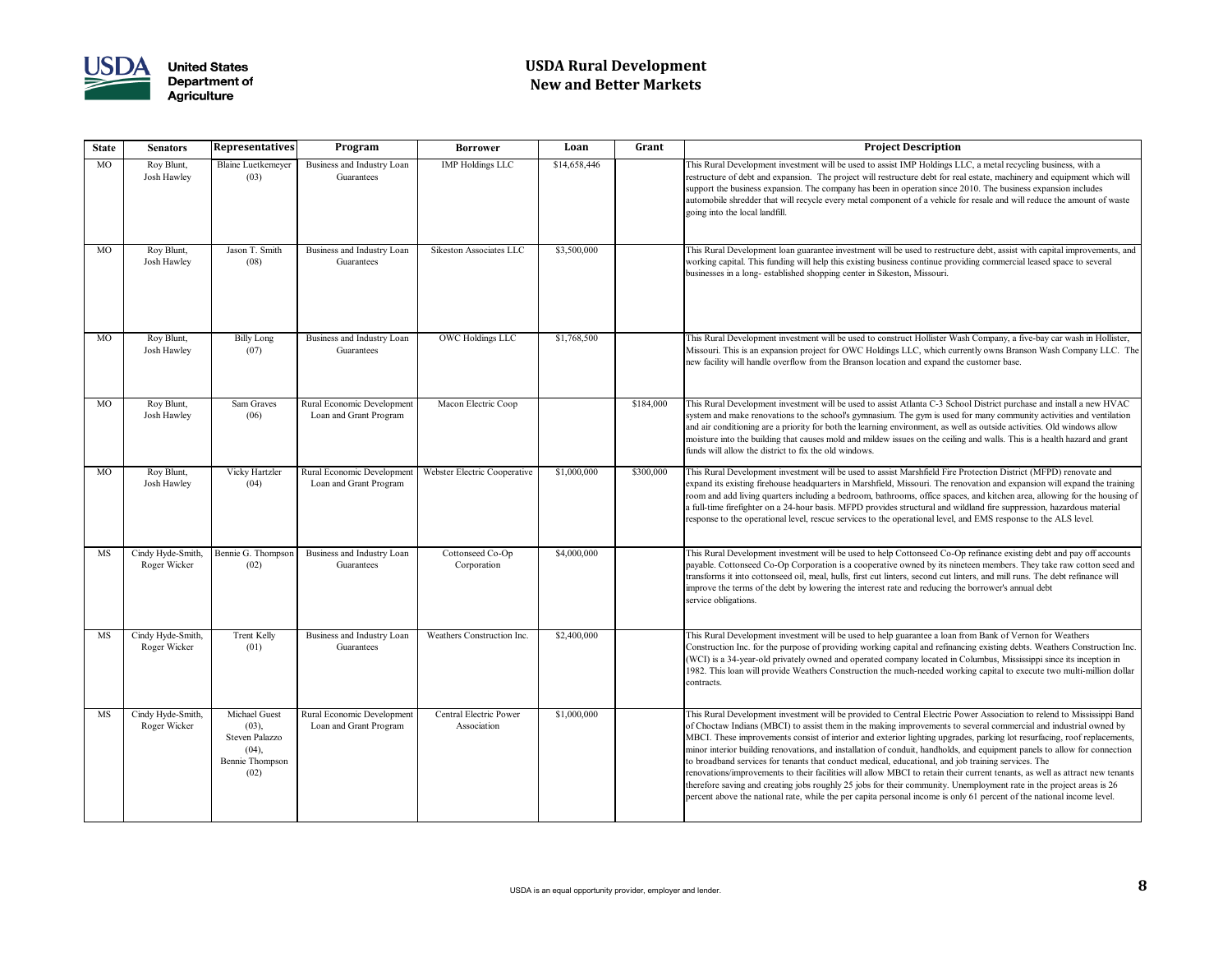

# **USDA Rural Development New and Better Markets**

| <b>State</b> | <b>Senators</b>              | <b>Representatives</b>       | Program                                  | <b>Borrower</b>                                    | Loan         | Grant | <b>Project Description</b>                                                                                                                                                                                                                                                                                                                                                                                                                                                                                                                                                                                |
|--------------|------------------------------|------------------------------|------------------------------------------|----------------------------------------------------|--------------|-------|-----------------------------------------------------------------------------------------------------------------------------------------------------------------------------------------------------------------------------------------------------------------------------------------------------------------------------------------------------------------------------------------------------------------------------------------------------------------------------------------------------------------------------------------------------------------------------------------------------------|
| MT           | Steve Daines,<br>Jon Tester  | Matt Rosendale<br>(At Large) | Business and Industry Loan<br>Guarantees | OHS Auto Body Inc. & CVR<br>Holdings LLC           | \$4,397,537  |       | This Rural Development investment will be used to refinance a current Sm<br>has a very high interest rate. Ohs Auto Body Inc. is a small business with f<br>communities of Polson, Whitefish, Columbia Falls and Kalispell, Montana,<br>Refinancing will save the company approximately \$8,000 per month. Ohs.<br>employees and experiences very low turnover rate.                                                                                                                                                                                                                                      |
| <b>MT</b>    | Steve Daines,<br>Jon Tester  | Matt Rosendale<br>(At Large) | Business and Industry Loan<br>Guarantees | Montana Hotel Group LLC                            | \$7,840,000  |       | This Rural Development investment will be used to purchase an existing he<br>Montana. The Comfort Suites Hotel first opened in 2013 and has 80 room<br>exit and less than ten miles from the Bozeman Yellowstone International A<br>business with increased cash flow and allow the owner to create two new                                                                                                                                                                                                                                                                                               |
| NC           | Richard Burr,<br>Thom Tillis | Kathy Manning<br>(06)        | Business and Industry Loan<br>Guarantees | <b>Brothers Freight Management</b><br><b>LLC</b>   | \$4,120,000  |       | This Rural Development investment will be used to acquire a logistics dep<br>equipment, debt, and pay transaction fees. Brothers Freight Management I<br>distance trucking, freight brokerage, warehousing and storage solutions.                                                                                                                                                                                                                                                                                                                                                                         |
| NC           | Richard Burr,<br>Thom Tillis | Kathy Manning<br>(06)        | Business and Industry Loan<br>Guarantees | Yanceyville Farm LLC                               | \$3,815,000  |       | This Rural Development investment will be used to provide additional fina<br>$6.675$ Megawatt (MW) direct current (DC) ground mounted solar facility<br>Carolina. The project has been operating since late 2013 and the owner w<br>site and continuing to sell power to Duke Energy.                                                                                                                                                                                                                                                                                                                     |
| NC           | Richard Burr,<br>Thom Tillis | Madison Cawthorn<br>(11)     | Business and Industry Loan<br>Guarantees | <b>Centurion Capital Investments</b><br><b>LLC</b> | \$6,800,000  |       | This Rural Development investment will be used to purchase a facility for<br>Investments LLC. Moto Group (co-borrower), has made some key produc<br>more production processes in house and gain control over inventory mana<br>profit margins. In addition to the equipment purchases, Moto is looking to<br>manufacturing facility in Fletcher, North Carolina, and HomeTrust Bank p<br>million loan to assist Moto Group with the purchase. The larger facility wi<br>corporate office space into a single location and allow for future expansion<br>formed entity, Centurion Capital Investments LLC. |
| NC           | Richard Burr,<br>Thom Tillis | Richard Hudson<br>(08)       | Business and Industry Loan<br>Guarantees | Jay Dan Gigev Realty 1405<br>LLC                   | \$2,656,000  |       | This Rural development investment will be used to finance the acquisition<br>Carolina, and to finance the guarantee fee. The total purchase for the hote<br>$\vert$ \$2,592,256 of the acquisition and the borrower will finance the remaining<br>working capital.                                                                                                                                                                                                                                                                                                                                        |
| NC           | Richard Burr,<br>Thom Tillis | Patrick T. McHenry<br>(10)   | Business and Industry Loan<br>Guarantees | Rutherfordco LLC                                   | \$10,000,000 |       | This Rural Development investment will be used to help Rutherfordco LL<br>fixtures, equipment, and provide working capital. The operating entity is tl<br>and the real estate holding company, Rutherfordco LLC is the borrower f<br>be doing business as, The Landings at Lake Lure, and the construction of<br>in Lake Lure, North Carolina.                                                                                                                                                                                                                                                            |
| NC           | Richard Burr,<br>Thom Tillis | Madison Cawthorn<br>(11)     | Business and Industry Loan<br>Guarantees | Bryson City Property Holdings<br><b>LLC</b>        | \$5,950,000  |       | This Rural development investment will be used to refinance three loans se<br>and the operating entity, Bryson City Note Holdings LLC as co-borrower.<br>facility located in Bryson City, North Carolina. The notes cover the incurre<br>due to lease-up costs as well as expenses related to the pandemic. The refi<br>to balloon payments due in 2022 and 2023 and it will improve cash flow.                                                                                                                                                                                                           |

is Rural Development investment will be used to refinance a current Small Business Administration (SBA) loan which a very high interest rate. Ohs Auto Body Inc. is a small business with four shop locations serving the rural nmunities of Polson, Whitefish, Columbia Falls and Kalispell, Montana, as well as the surrounding Flathead Valley. financing will save the company approximately \$8,000 per month. Ohs Auto Body maintains a full-time staff of 43 ployees and experiences very low turnover rate.

is Rural Development investment will be used to purchase an existing hotel, Comfort Suites, located in Bozeman, ontana. The Comfort Suites Hotel first opened in 2013 and has 80 rooms. It is conveniently located along Interstate 90 t and less than ten miles from the Bozeman Yellowstone International Airport. This investment will provide the siness with increased cash flow and allow the owner to create two new jobs and retain their current 20 employees.

is Rural Development investment will be used to acquire a logistics depot in Burlington, North Carolina, refinance ipment, debt, and pay transaction fees. Brothers Freight Management LLC is a logistics company specializing in longtance trucking, freight brokerage, warehousing and storage solutions.

is Rural Development investment will be used to provide additional financing and for a partial upgrade to an existing 75 Megawatt (MW) direct current (DC) ground mounted solar facility located in Blanch, Caswell County, North rolina. The project has been operating since late 2013 and the owner will be replacing a portion of the modules at the and continuing to sell power to Duke Energy.

is Rural Development investment will be used to purchase a facility for the newly formed entity, Centurion Capital estments LLC. Moto Group (co-borrower), has made some key production equipment purchases in order to bring re production processes in house and gain control over inventory management to improve cash flow and increase gross fit margins. In addition to the equipment purchases, Moto is looking to purchase a 187,000sq.ft. industrial nufacturing facility in Fletcher, North Carolina, and HomeTrust Bank proposes an 80 percent B&I guarantee for a \$6.8 lion loan to assist Moto Group with the purchase. The larger facility will combine all of Moto Group's operations and porate office space into a single location and allow for future expansion. The real estate will be held by the newly med entity, Centurion Capital Investments LLC.

is Rural development investment will be used to finance the acquisition of the 88 room Quality Inn in Aberdeen, North rolina, and to finance the guarantee fee. The total purchase for the hotel is \$3.3 million. The B&I loan will finance 592,256 of the acquisition and the borrower will finance the remaining \$707,744 while also contributing \$50,000 in rking capital.

is Rural Development investment will be used to help Rutherfordco LLC construct a facility, purchase furniture, fixtures, equipment, and provide working capital. The operating entity is the co-borrower, Bostic Health Holdings LLC I the real estate holding company, Rutherfordco LLC is the borrower for the loan. The borrower and co-borrower will be doing business as, The Landings at Lake Lure, and the construction of this 62 bed assisted living facility will be located Lake Lure, North Carolina.

is Rural development investment will be used to refinance three loans secured by Bryson City Property Holdings LLC I the operating entity, Bryson City Note Holdings LLC as co-borrower. Bryson senior living is a 33 unit assisted living ility located in Bryson City, North Carolina. The notes cover the incurred excess operating expenses in 2019 and 2020 e to lease-up costs as well as expenses related to the pandemic. The refinancing of the three loans is also necessary due balloon payments due in 2022 and 2023 and it will improve cash flow.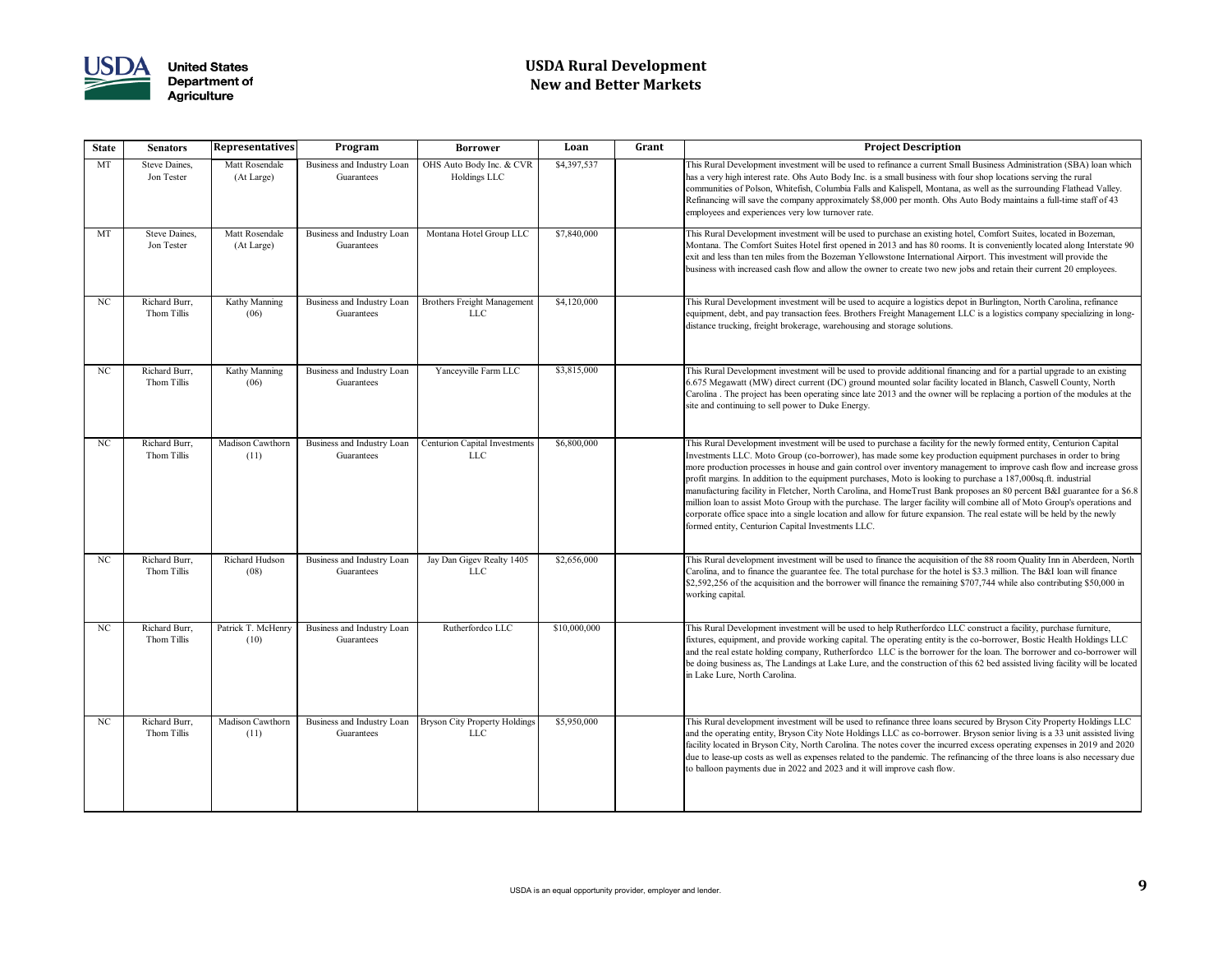

# **USDA Rural Development New and Better Markets**

| <b>State</b> | <b>Senators</b>              | <b>Representatives</b>   | Program                                              | <b>Borrower</b>                            | Loan        | Grant     | <b>Project Description</b>                                                                                                                                                                                                                                                                                                                                                                                                                                                                                                                                                                                                             |
|--------------|------------------------------|--------------------------|------------------------------------------------------|--------------------------------------------|-------------|-----------|----------------------------------------------------------------------------------------------------------------------------------------------------------------------------------------------------------------------------------------------------------------------------------------------------------------------------------------------------------------------------------------------------------------------------------------------------------------------------------------------------------------------------------------------------------------------------------------------------------------------------------------|
| NC           | Richard Burr,<br>Thom Tillis | Gregory Murphy<br>(03)   | Business and Industry Loan<br>Guarantees             | East Coast AL Holdings LLC                 | \$5,175,000 |           | This Rural development investment will be used to refinance debt secured<br>loan will improve the cash flow while maintaining the current FTEs. The T<br>Holdings LLC and the real estate is held by East Coast Health Investors L<br>facility<br>location in Columbia, North Carolina.                                                                                                                                                                                                                                                                                                                                                |
| NC           | Richard Burr,<br>Thom Tillis | Dan Bishop<br>(09)       | Rural Economic Development<br>Loan and Grant Program | Pee Dee Electric Membership<br>Corporation |             | \$300,000 | This Rural Development investment will be used to buy a new fire truck for<br>Pee Dee EMC is requesting a \$225,000 in RED Loan and a \$300,000 REI<br>Wadesboro located in Anson County, North Carolina. Funding will be use<br>and related equipment. The new truck will replace a 40 year old truck that<br>taken out of service. Wadesboro's fire department responds to approximat<br>services and emergency medical care for residents of Anson County. The<br>$ a 2,000$ GPM pump and a 1,000 gallon on-board water tank.                                                                                                       |
| NC           | Richard Burr,<br>Thom Tillis | Dan Bishop<br>(09)       | Rural Economic Development<br>Loan and Grant Program | Pee Dee Electric Membership<br>Corporation | \$225,000   |           | This Rural Development investment will be used to purchase a fire truck fo<br>Pee Dee EMC is requesting funds to be provided to the town of Wadesbor<br>Funding will be used to purchase a new pumper tanker fire truck and relate<br>year old truck that has reached the end of its duty cycle and will be taken of<br>responds to approximately 390 calls each year for fire protection services a<br>Anson County. The new 2022 Smeal Pumper will be equipped with a 2,00                                                                                                                                                           |
| NC           | Richard Burr,<br>Thom Tillis | Dan Bishop<br>(09)       | Rural Economic Development<br>Loan and Grant Program | Four County EMC                            |             | \$300,000 | This Rural Development investment will be used to buy 10 new patrol cars<br>to replace 10 cars in the fleet that are outdated and at the end of their serv<br>touch display screen, electric power steering, heavy duty suspension capab<br>command with Bluetooth, and keyless go and severe duty engine cooling.<br>over 49,000 calls for service annually and projects the call volume will ince<br>funding, Bladen County will provide \$25 thousand for a total project cost<br>match the RED Grant funding with a \$60 thousand contribution to their re<br>development projects.                                                |
| NC           | Richard Burr,<br>Thom Tillis | David Rouzer<br>(07)     | Rural Economic Development<br>Loan and Grant Program | <b>Brunswick EMC</b>                       |             | \$300,000 | This Rural Development investment will be used to buy a new ladder truck<br>Brunswick EMC is requesting a \$389,210 in RED Loan and a \$300,000 R<br>Isle Beach located in Brunswick County, North Carolina. Funding will be<br>related equipment. The fire department's equipment has been severely dam<br>adequate service to the residents of Ocean Isle. The town of Ocean Isle's f<br>calls each year and provides fire protection services, emergency medical ca<br>visitors. In addition to the REDLG funding, Ocean Isle Beach will provide<br>EMC will provide a \$60,000 match, bringing the total project cost to \$999     |
| NC           | Richard Burr,<br>Thom Tillis | David Rouzer<br>(07)     | Rural Economic Development<br>Loan and Grant Program | <b>Brunswick EMC</b>                       | \$389,210   |           | This Rural Development investment will be used to purchase a ladder truc.<br>Brunswick EMC will be provided to the town of Ocean Isle Beach located<br>will be used to purchase a new ladder fire truck and related equipment. Th<br>severely damaged by storms and can no longer provide adequate service to<br>Ocean Isle's Fire Department responds to approximately 1,000 calls each<br>care and water rescue for residents as well as visitors. In addition funding<br>\$250,000 in insurance funds and Brunswick EMC will provide a \$60 thous<br>\$999,210.                                                                     |
| NC           | Richard Burr,<br>Thom Tillis | Madison Cawthorn<br>(11) | Rural Economic Development<br>Loan and Grant Program | <b>Blue Ridge EMC</b>                      |             | \$208,330 | This Rural Development investment will be used to purchase a fire truck fo<br>requesting a funds to be provided to the Patterson Fire & Rescue located i<br>will be used to purchase a new pumper/tanker fire truck and related equipr<br>pumper/tanks is no longer safe or dependable and can no longer provide a<br>in northern Caldwell County. The Patterson Fire Department responds to a<br>protection and emergency medical services for residents, businesses, and v<br>Fire Department will contribute \$135,000 from the department's reserve fu<br>$\frac{1}{2}$ \$41.670 match toward the total project cost of \$385,000. |

Is Rural development investment will be used to refinance debt secured by the subject facility. The refinancing of the n will improve the cash flow while maintaining the current FTEs. The Tyrrell home is operated by East Coast AL ldings LLC and the real estate is held by East Coast Health Investors LLC. Tyrrell home is a 32 unit assisted living ility

is Rural Development investment will be used to buy a new fire truck for the town of Wadesboro's Fire Department. Pee EMC is requesting a \$225,000 in RED Loan and a \$300,000 RED Grant funds to be provided to the town of desboro located in Anson County, North Carolina. Funding will be used to purchase a new pumper tanker fire truck I related equipment. The new truck will replace a 40 year old truck that has reached the end of its duty cycle and will be en out of service. Wadesboro's fire department responds to approximately 390 calls each year for fire protection vices and emergency medical care for residents of Anson County. The new 2022 Smeal Pumper will be equipped with ,000 GPM pump and a 1,000 gallon on-board water tank.

is Rural Development investment will be used to purchase a fire truck for the town of Wadesboro's Fire Department. Pee EMC is requesting funds to be provided to the town of Wadesboro located in Anson County, North Carolina. Ading will be used to purchase a new pumper tanker fire truck and related equipment. The new truck will replace a 40 r old truck that has reached the end of its duty cycle and will be taken out of service. Wadesboro's Fire Department ponds to approximately 390 calls each year for fire protection services and emergency medical care for residents of son County. The new 2022 Smeal Pumper will be equipped with a 2,000 GPM pump and 1,000 gallon on-board water

is Rural Development investment will be used to buy 10 new patrol cars for Bladen County. Four County EMC wants replace 10 cars in the fleet that are outdated and at the end of their service life. The new cars will be equipped with a ich display screen, electric power steering, heavy duty suspension capabilities, adjustable max speed, integrated voice nmand with Bluetooth, and keyless go and severe duty engine cooling. The Bladen County Sheriff's Office responds to er 49,000 calls for service annually and projects the call volume will increase in the future. In addition to the REDG ding, Bladen County will provide \$25 thousand for a total project cost of \$325 thousand. Four County EMC will tch the RED Grant funding with a \$60 thousand contribution to their revolving loan fund for future community elopment projects.

is Rural Development investment will be used to buy a new ladder truck for the Ocean Isle Beach Fire Department. answick EMC is requesting a \$389,210 in RED Loan and a \$300,000 RED Grant to be provided to the town of Ocean Beach located in Brunswick County, North Carolina. Funding will be used to purchase a new ladder fire truck and ated equipment. The fire department's equipment has been severely damaged by storms and can no longer provide equate service to the residents of Ocean Isle. The town of Ocean Isle's fire department responds to approximately 1,000 ls each year and provides fire protection services, emergency medical care and water rescue for residents as well as itors. In addition to the REDLG funding, Ocean Isle Beach will provide \$250,000 in insurance funds and Brunswick IC will provide a \$60,000 match, bringing the total project cost to \$999,210.

is Rural Development investment will be used to purchase a ladder truck for the Ocean Isle Beach Fire Department. answick EMC will be provided to the town of Ocean Isle Beach located in Brunswick County, North Carolina. Funding l be used to purchase a new ladder fire truck and related equipment. The fire department's existing equipment was erely damaged by storms and can no longer provide adequate service to the residents of Ocean Isle. The town of ean Isle's Fire Department responds to approximately 1,000 calls each year fire protection services, emergency medical e and water rescue for residents as well as visitors. In addition funding, The town of Ocean Isle Beach will provide \$250,000 in insurance funds and Brunswick EMC will provide a \$60 thousand match toward the total project cost of 9,210.

is Rural Development investment will be used to purchase a fire truck for Patterson Fire & Rescue. Blue Ridge EMC i uesting a funds to be provided to the Patterson Fire  $\&$  Rescue located in Caldwell County, North Carolina. Funding l be used to purchase a new pumper/tanker fire truck and related equipment. The fire department's 1997 Freightliner pumper/tanks is no longer safe or dependable and can no longer provide adequate service to the residents and businesses northern Caldwell County. The Patterson Fire Department responds to approximately 300 calls each year providing fire tection and emergency medical services for residents, businesses, and visitors. In addition to this funding, Patterson E Department will contribute \$135,000 from the department's reserve funds and Blue Ridge EMC will provide a \$41,670 match toward the total project cost of \$385,000.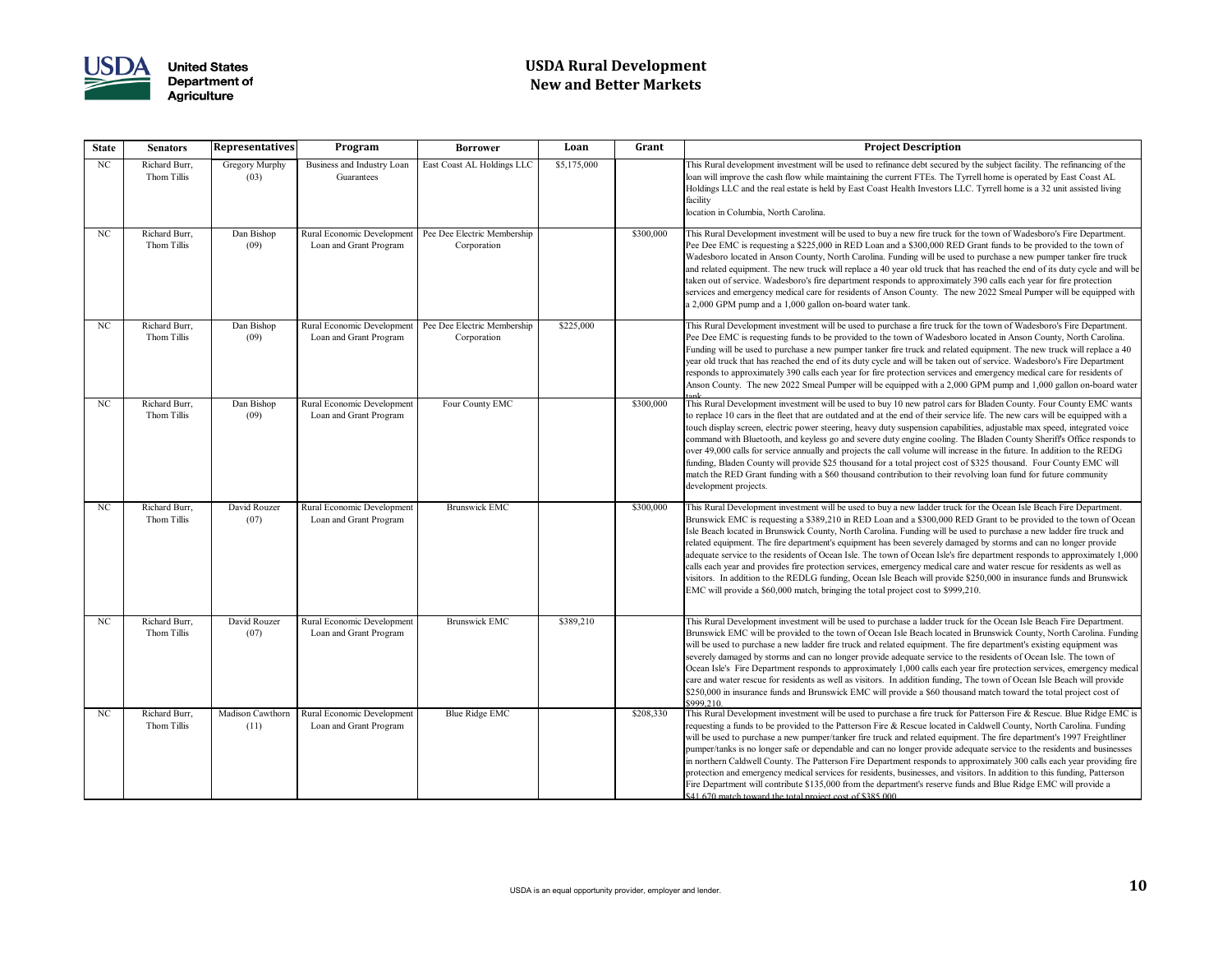

# **USDA Rural Development New and Better Markets**

| <b>State</b> | <b>Senators</b>                               | <b>Representatives</b>  | Program                                              | <b>Borrower</b>                            | Loan         | Grant     | <b>Project Description</b>                                                                                                                                                                                                                                                                                                                                                                                                                                                                                                                                                                                                                                                                                                                                               |
|--------------|-----------------------------------------------|-------------------------|------------------------------------------------------|--------------------------------------------|--------------|-----------|--------------------------------------------------------------------------------------------------------------------------------------------------------------------------------------------------------------------------------------------------------------------------------------------------------------------------------------------------------------------------------------------------------------------------------------------------------------------------------------------------------------------------------------------------------------------------------------------------------------------------------------------------------------------------------------------------------------------------------------------------------------------------|
| NC           | Richard Burr,<br>Thom Tillis                  | David Rouzer<br>(07)    | Rural Economic Development<br>Loan and Grant Program | Four County EMC                            |              | \$300,000 | This Rural Development investment will be used to provide a grant to Four County EMC to capitalize a revolving<br>fund to be used for economic development for Pender County. The initial loan will be to Pender EMS and Fire to a<br>the purchase of an ambulance and corresponding equipment for Station 7 in Rocky Point, North Carolina.                                                                                                                                                                                                                                                                                                                                                                                                                             |
| NC           | Richard Burr,<br>Thom Tillis                  | David Rouzer<br>(07)    | Rural Economic Development<br>Loan and Grant Program | Four County EMC                            |              | \$300,000 | This Rural Development investment will be used to provide a grant to Four County EMC to capitalize a revolving<br>fund to be used for economic development for Pender County. The initial loan will help Pender EMS and Fire purc<br>ambulance and corresponding equipment for Station 18 in an unincorporated area of Pender County.                                                                                                                                                                                                                                                                                                                                                                                                                                    |
| <b>NE</b>    | Deb Fischer,<br>Ben Sasse                     | Adrian Smith<br>(03)    | Rural Economic Development<br>Loan and Grant Program | City of Cozad                              |              | \$300,000 | This Rural Development investment will be used to update the on-site pharmacy including expanding the pharmacy<br>department, adding security measures, and installing new ventilation hoods. These improvements will enhance rura<br>care for 3,977 people in the Cozad area.                                                                                                                                                                                                                                                                                                                                                                                                                                                                                           |
| NH           | Maggie Hassan,<br>Jeanne Shaheen              | Chris Pappas<br>(01)    | Rural Microentrepreneur<br>Assistance Program        | Rockingham Eco Dev Corp.                   | \$250,000    |           | This Rural Development investment will be used to fund a revolving loan program to provide financial assistance to<br>Ultimate Recipients establishment of new businesses or expansion of existing businesses, and saving and/or creation<br>jobs in rural areas.                                                                                                                                                                                                                                                                                                                                                                                                                                                                                                        |
| NH           | Maggie Hassan,<br>Jeanne Shaheen              | Chris Pappas<br>(01)    | Rural Microentrepreneur<br><b>Assistance Program</b> | Rockingham Eco Dev Corp.                   |              | \$50,000  | This Rural Development investment will be used to provide technical assistance related to small business developin<br>expanding and financing. According to the New Hampshire Fiscal Policy Institute, Rockingham County and New<br>Hampshire in general lagged behind the national 2008 Recession recovery, with pre-recession income levels catchin<br>up only as recently as 2018. In the past few years, low-income wages have increased overall, and RMAP funding o                                                                                                                                                                                                                                                                                                 |
| <b>NM</b>    | Martin Heinrich,<br>Ben Ray Lujan             | Yvette Herrell<br>(02)  | Business and Industry Loan<br>Guarantees             | Veer Hotel Group LLC                       | \$3,750,000  |           | will halp continue that momentu<br>This Rural Development investment will be used to purchase the Quality Inn and Suites in Carlsbad, New Mexico.<br>Located on U.S. 62, the Quality Inn and Suites is the southernmost hotel in Carlsbad and is just 16 miles from Carl<br>Caverns National Park. This three-story building sits on a 1.76 acre site and occupies an area of 30,400 square feet<br>hotel has 53 guestrooms and offers guests a business center, fitness center, outdoor swimming pool, spa tub, Wi-F<br>internet service, a restaurant and laundry services. The project will save 15 jobs and create 3 jobs.                                                                                                                                           |
| <b>NM</b>    | Martin Heinrich,<br>Ben Ray Lujan             | Yvette Herrell<br>(02)  | Business and Industry Loan<br>Guarantees             | <b>Success Realty LLC</b>                  | \$318,750    |           | This Rural Development investment will be used to refinance a real estate contract on a recreational vehicle park in<br>or Consequences, New Mexico. The RJ RV Park is located close to downtown Truth or Consequences and sits on<br>acre site which has 47 RV spaces. Each space has a full hookup to city water and sewer. The spaces also have and<br>50 AMP electricity hook ups to accommodate the different electrical needs of the recreational vehicles renting the<br>The park has both back in and pull thru sites with some extra-long spaces available for big rigs. The RJ RV Park al<br>1,775 square foot Community Building which includes a full-service kitchen, showers, and restrooms for guests. T<br>building is also used for special activities. |
| <b>NV</b>    | Catherine Cortez<br>Masto,<br>Jacky Rosen     | Steven Horsford<br>(04) | Business and Industry Loan<br>Guarantees             | Manas Mq LLC                               | \$9,425,000  |           | This Rural Development investment will be used to purchase a Holiday Inn Express in Mesquite, Nevada. This hot<br>serves a high tourism and high traffic area for travelers visiting Mesquite as well as local southeast Nevada landmai<br>hotel is essential to the health of the local economy as visitors directly contribute to shopping, dining, and recreation                                                                                                                                                                                                                                                                                                                                                                                                     |
| NV           | Catherine Cortez<br>Masto,<br>Jacky Rosen     | Steven Horsford<br>(04) | Rural Microentrepreneur<br><b>Assistance Program</b> | Rural Nevada Development<br>Corporation    | \$250,000    |           | This Rural Development investment will be used to help Rural Nevada Development Corporation (RNDC) offer<br>microloans to small businesses and entrepreneurs in rural Nevada. RNDC, located in White Pine County, serves as<br>affordable business resource for rural Nevadans. Last fiscal year more than 50% of its loans were made to minority<br>applicants. These microloans support a diverse economy and job growth.                                                                                                                                                                                                                                                                                                                                              |
| NY           | Kirsten Gillibrand,<br><b>Charles Schumer</b> | Antonio Delgado<br>(19) | Business and Industry Loan<br>Guarantees             | T-Rex Shaner Hyde Park Hotel<br><b>LLC</b> | \$25,000,000 |           | This Rural Development investment will be used to construct a 137-room, 5-story lodging facility in Hyde Park, N<br>York. Soft branded as a Residence Inn by Marriott, the facility will be named, "The Inn at Bellefield." As a result of<br>investment, 30 jobs will be created. Funding includes a \$16,316,589 Applicant Contribution.                                                                                                                                                                                                                                                                                                                                                                                                                               |

is Rural Development investment will be used to provide a grant to Four County EMC to capitalize a revolving loan d to be used for economic development for Pender County. The initial loan will be to Pender EMS and Fire to assist in purchase of an ambulance and corresponding equipment for Station 7 in Rocky Point, North Carolina.

is Rural Development investment will be used to provide a grant to Four County EMC to capitalize a revolving loan d to be used for economic development for Pender County. The initial loan will help Pender EMS and Fire purchase an bulance and corresponding equipment for Station 18 in an unincorporated area of Pender County.

is Rural Development investment will be used to update the on-site pharmacy including expanding the pharmacy bartment, adding security measures, and installing new ventilation hoods. These improvements will enhance rural health e for 3,977 people in the Cozad area.

is Rural Development investment will be used to provide technical assistance related to small business developing, banding and financing. According to the New Hampshire Fiscal Policy Institute, Rockingham County and New mpshire in general lagged behind the national 2008 Recession recovery, with pre-recession income levels catching back only as recently as 2018. In the past few years, low-income wages have increased overall, and RMAP funding of this

is Rural Development investment will be used to refinance a real estate contract on a recreational vehicle park in Truth Consequences, New Mexico. The RJ RV Park is located close to downtown Truth or Consequences and sits on a 4.64e site which has 47 RV spaces. Each space has a full hookup to city water and sewer. The spaces also have and 30 and AMP electricity hook ups to accommodate the different electrical needs of the recreational vehicles renting the spaces. the park has both back in and pull thru sites with some extra-long spaces available for big rigs. The RJ RV Park also has a 75 square foot Community Building which includes a full-service kitchen, showers, and restrooms for guests. This lding is also used for special activities.

is Rural Development investment will be used to purchase a Holiday Inn Express in Mesquite, Nevada. This hotel ves a high tourism and high traffic area for travelers visiting Mesquite as well as local southeast Nevada landmarks. The lel is essential to the health of the local economy as visitors directly contribute to shopping, dining, and recreation.

is Rural Development investment will be used to construct a 137-room, 5-story lodging facility in Hyde Park, New rk. Soft branded as a Residence Inn by Marriott, the facility will be named, "The Inn at Bellefield." As a result of this estment, 30 jobs will be created. Funding includes a \$16,316,589 Applicant Contribution.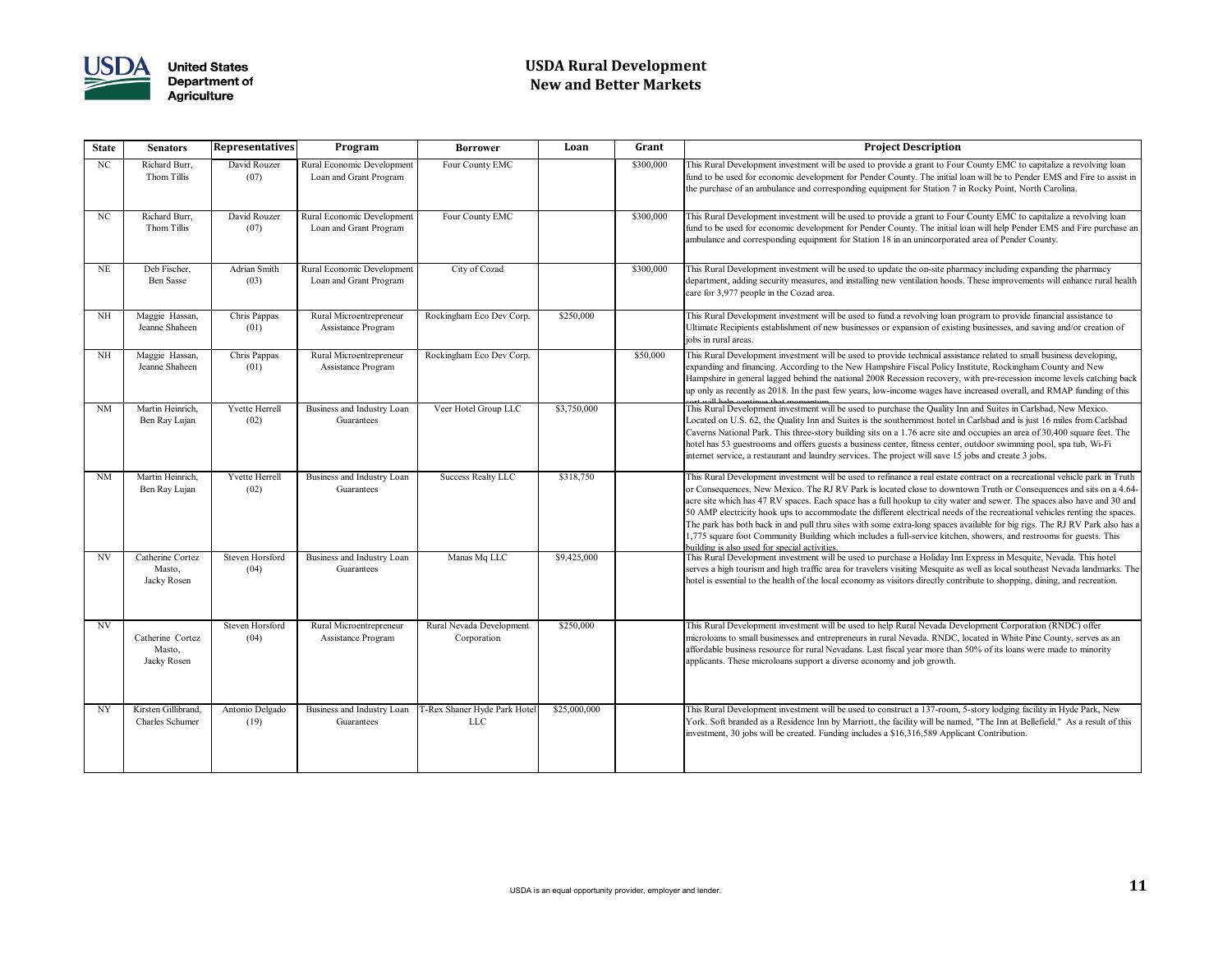

# **USDA Rural Development New and Better Markets**

### **State Senators Representatives Program Borrower Loan Grant Project Description**

It is Rural Development investment will be used to finance the buyout of a current partner in Wallace Farms LLC. Illace Farms is a 15+ acre solar farm in Geneva, New York and received a loan guarantee to construct the solar array in 15. As a result of this investment, 4 jobs will continue to be supported.

is Rural Development investment will be used to refinance debt and make improvements to a 29 unit rental cottage perty in South Fallsburg, New York. The project is located in a one time resort area in the Catskill Mountains.

is Rural Development investment will be used to finance a \$2.9 million update to the historic Queensbury Hotel in ens Falls, New York. A 5,800 square foot ballroom will be constructed to accommodate 400 guests, with a dedicated hanguet kitchen. This investment will have a major impact on the resurgence of Glens Falls, creating 25 new jobs and porting 80 jobs.

is Rural Development investment will be used to construct a 100,000 square foot building and purchase production ipment for a locally owned company in Columbiana County, Ohio. Envelope 1 is currently operated from two ations; one location produces envelopes while the other provides direct printing and mailing for their customers. This ding allows them to consolidate both portions of their business under one roof.

is Rural Development investment will be used to provide a loan guarantee to refinance a 65 room Hampton Inn Hotel in fin, Seneca County, Ohio. The project is expected to save 22 jobs and create 2 additional jobs. This will allow the hotel continue operating and improve the facility to provide overnight accommodations for travels and corporations in need lodging.

is Rural Development investment will be used to help GTL Lumber Inc. with additional funding to purchase real estate. e funds will also be used to purchase sawmill equipment allowing this company to process hardwood logs into finished, a-dried lumber. This project will save 20 jobs and create 10 jobs.

is Rural Development investment will be used to purchase equipment for Big Kahuna Laundry, a new business in king County, Ohio. The borrower is a small business owner with more than 30 years of experience running small sinesses. The equipment purchase will allow them to have the most up-to-date laundry facility in the Newark, Ohio area l expand their customer base.

is Rural Development investment will be used to purchase equipment for Big Kahuna Laundry, a new business in king County, Ohio. The borrower is a small business owner with more than 30 years of experience running small sinesses. The equipment purchase will allow them to have the most up-to-date laundry facility in the Newark, Ohio area I expand their customer base.

is Rural Development investment will be used to purchase a Country Inn & Suites. Kubera Operations LLC intends to chase the property that will save 15 jobs and create 1 job. The facility will provide accommodations for visitors to dar Point Amusement Park, Lake Erie and other local area attractions.

| <b>State</b>             | <b>Senators</b>                               | <b>Representatives</b>      | Program                                  | <b>Borrower</b>                                   | Loan         | Grant                                 |
|--------------------------|-----------------------------------------------|-----------------------------|------------------------------------------|---------------------------------------------------|--------------|---------------------------------------|
| $\ensuremath{\text{NY}}$ | Kirsten Gillibrand,<br>Charles Schumer        | Tom Reed<br>(23)            | Business and Industry Loan<br>Guarantees | Wallace Farms LLC                                 | \$180,000    | Thi<br>Wa<br>201                      |
| $\ensuremath{\text{NY}}$ | Kirsten Gillibrand,<br>Charles Schumer        | Antonio Delgado<br>(19)     | Business and Industry Loan<br>Guarantees | Pleasant Valley Cottages LLC                      | \$855,000    | Thi<br>pro                            |
| $\ensuremath{\text{NY}}$ | Kirsten Gillibrand,<br><b>Charles Schumer</b> | Elise Stefanik<br>(21)      | Business and Industry Loan<br>Guarantees | 88 Ridge Royale LLC                               | \$3,535,000  | Thi<br>Gle<br>ban<br>sup              |
| OH                       | Sherrod Brown,<br>Rob Portman                 | <b>Bill Johnson</b><br>(06) | Business and Industry Loan<br>Guarantees | Envelope 1 Inc.                                   | \$25,000,000 | Thi<br>equ<br>loc<br>fun              |
| OH                       | Sherrod Brown,<br>Rob Portman                 | Jim Jordan<br>(04)          | Business and Industry Loan<br>Guarantees | Krsna Hospitality LLC                             | \$4,525,000  | Thi<br>Tif<br>to c<br>of <sub>1</sub> |
| OH                       | Sherrod Brown,<br>Rob Portman                 | <b>Bill Johnson</b><br>(06) | Business and Industry Loan<br>Guarantees | GTL Lumber Inc.                                   | \$2,341,000  | Thi<br>The<br>kilr                    |
| OH                       | Sherrod Brown,<br>Rob Portman                 | Troy Balderson<br>(12)      | Business and Industry Loan<br>Guarantees | Big Kahuna Laundry LLC                            | \$660,021    | Thi<br>Lic<br>bus<br>and              |
| OH                       | Sherrod Brown,<br>Rob Portman                 | Troy Balderson<br>(12)      | Business and Industry Loan<br>Guarantees | <b>Skipper Westfall Properties</b><br>LLC Eric Sk | \$1,512,109  | Thi<br>Lic<br>bus<br>and              |
| OH                       | Sherrod Brown,<br>Rob Portman                 | Marcy Kaptur<br>(09)        | Business and Industry Loan<br>Guarantees | Kubera Operations LLC                             | \$4,200,000  | Thi<br>pur<br>Ceo                     |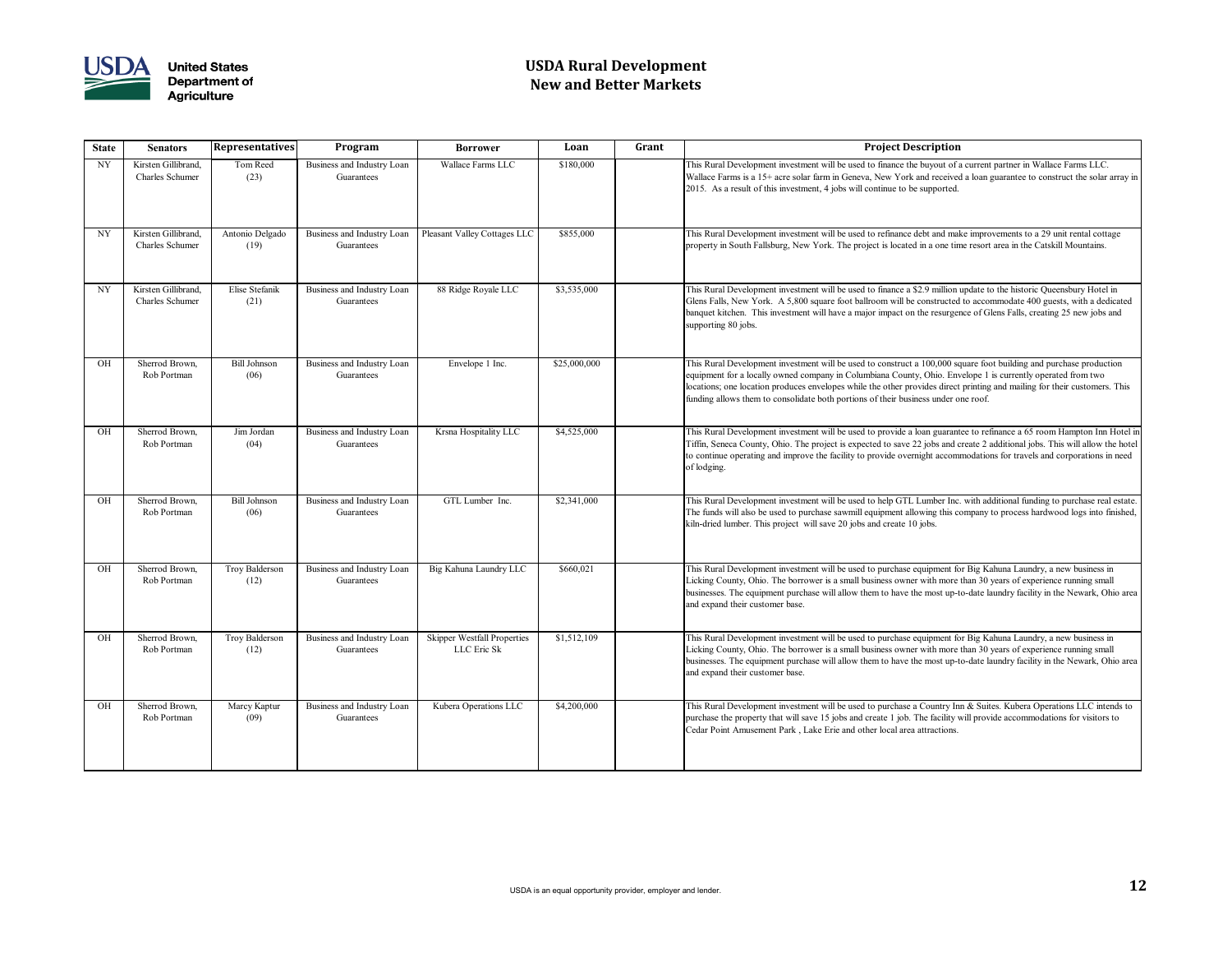

# **USDA Rural Development New and Better Markets**

### **State Senators Representatives Program Borrower Loan Grant Project Description**

Is Rural Development investment will be used to purchase and improve an 80,000 square foot food grade warehouse. e borrower is a real estate holding company and the operating company is Ohio Truck Sales. The new space will allow m to expand their business and create 40 jobs in Clyde, Ohio.

is Rural Development investment will be used to purchase a 63 room hotel in Wooster, Wayne County, Ohio. The pject will allow the hotel to continue providing overnight accommodations for travelers and corporations in need of ging for visitors to their companies.

is Rural Development investment will be used to provide a grant to establish a revolving loan fund that will be used to mplete infrastructure improvements to the village of Ottoville Industrial Park located on the north side of the village. e improvements will include the extension of Progressive Drive along with water and sewer line extensions. These provements will allow for 32 acres to be developed as an expansion to the industrial park. The project has a mmitment from a local business to build in the industrial park should the park complete the expansion. The project will ate one of only two fully developed industrial parks in Putnam County and should attract additional business to the eas as a result.

is Rural Development investment will be used to provide additional financing for Kingfisher Disposal Services for a twater disposal well in Watonga, Oklahoma. There is an existing oil well on their property that will be retrofitted into a twater disposal well with the construction funds.

is Rural Development investment will be used to purchase a concrete pipe machine. BaRay Enterprises has contracts h many local cities and the Department of Transportation for items such as concrete barriers and this investment will bw them to take on additional contracts. Baray Enterprises is currently turning away opportunities due to insufficient ipment.

is Rural Development investment will be used to improve the loan terms on a previously approved loan for construction an office/shop building in Weatherford, Oklahoma. Construction has been completed and space in the building is leased construction companies to store their soil erosion equipment that is used to develop highways in Oklahoma.

is Rural Development investment will be used to update the Ramada Inn in Enid, Oklahoma. Aarna Sneh Sai Hotel will updating the hotel to Wyndham specifications. Constructed in 1970, the hotel has 123 guest rooms and includes a taurant and bar.

is Rural Development investment will be used to restructure debt, purchase equipment, and provide working capital for od farm in Spiro, Oklahoma. Two States Sod Farm grows, processes, distributes, and installs grass sod (bermuda, cue, and zoysia grasses) throughout Arkansas and eastern Oklahoma. The farm operates more than 1,500 acres of land

Is Rural Development investment will be used to restructure current debt on the real estate in Kingston, Oklahoma that uses Tycoon Motorsports. The remaining funds will be used to make improvements and provide operating capital to ure inventory over and above floor plan inventory.

| <b>State</b> | <b>Senators</b>                 | <b>Representatives</b>                      | Program                                              | <b>Borrower</b>                              | Loan        | Grant     |                                               |
|--------------|---------------------------------|---------------------------------------------|------------------------------------------------------|----------------------------------------------|-------------|-----------|-----------------------------------------------|
| OH           | Sherrod Brown,<br>Rob Portman   | Jim Jordan<br>(04),<br>Marcy Kaptur<br>(09) | Business and Industry Loan<br>Guarantees             | Dynasty Re Holdings LLC                      | \$5,016,320 |           | Thi<br>The<br>the                             |
| OH           | Sherrod Brown,<br>Rob Portman   | <b>Anthony Gonzalez</b><br>(16)             | Business and Industry Loan<br>Guarantees             | Inesh Group Hospitality LLC                  | \$4,450,000 |           | Thi<br>pro<br>lod                             |
| OH           | Sherrod Brown,<br>Rob Portman   | Robert E. Latta<br>(05)                     | Rural Economic Development<br>Loan and Grant Program | Paulding Putnam Electric<br>Cooperative Inc. |             | \$300,000 | Thi<br>cor<br>The<br>imp<br>cor<br>cre<br>are |
| OK           | James Inhofe,<br>James Lankford | Frank Lucas<br>(03)                         | Business and Industry Loan<br>Guarantees             | Kingfisher Disposal Services<br><b>LLC</b>   | \$2,715,000 |           | Thi<br>salt<br>salt                           |
| OK           | James Inhofe,<br>James Lankford | Frank Lucas<br>(03)                         | Business and Industry Loan<br>Guarantees             | Baray Enterprises Inc. dba<br>Nance Precas   | \$3,415,073 |           | Thi<br>wit<br>allo<br>equ                     |
| OK           | James Inhofe,<br>James Lankford | Frank Lucas<br>(03)                         | Business and Industry Loan<br>Guarantees             | Red Stone Properties LLC                     | \$7,000,000 |           | Thi<br>of a<br>to d                           |
| OK           | James Inhofe,<br>James Lankford | Frank Lucas<br>(03)                         | Business and Industry Loan<br>Guarantees             | Aarna Sneh Sai Hotel LLC                     | \$2,480,000 |           | Thi<br>be :<br>res                            |
| OK           | James Inhofe,<br>James Lankford | Markwayne Mullin<br>(02)                    | Business and Industry Loan<br>Guarantees             | Two States Sod Farm LLC                      | \$3,660,000 |           | Thi<br>a so<br>feso                           |
| OK           | James Inhofe,<br>James Lankford | Markwayne Mullin<br>(02)                    | Business and Industry Loan<br>Guarantees             | Tycoon Motorsports LLC                       | \$1,996,800 |           | Thi<br>hou<br>sec                             |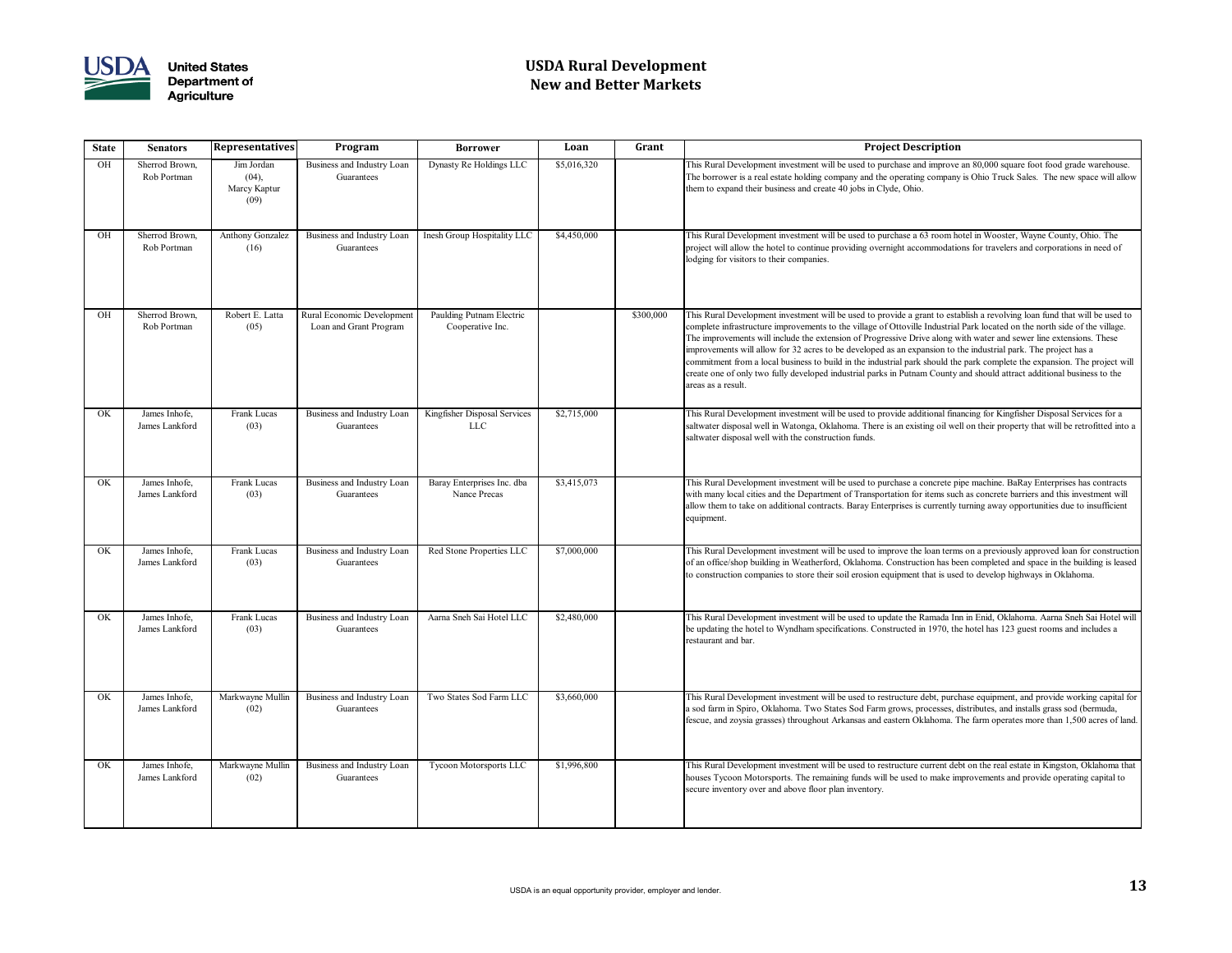

# **USDA Rural Development New and Better Markets**

### **State Senators Representatives Program Borrower Loan Grant Project Description**

is Rural Development investment will be used to provide funds to Kingfisher Disposal Services for a real estate chase and construction funds in Blanchard, Oklahoma. Kingfisher Disposal will construct a saltwater disposal well on raw land being purchased.

is Rural Development investment will be used to finance the purchase of a site with five buildings that will contain 72 ice/warehouse units. Cedar Pointe CS LLC will lease these buildings to multiple businesses which will develop the rural economy. This project is expected to create jobs to support the local workforce.

is Rural Development investment will be used to purchase the real estate and finance the associated loan fees for the nlotzsky's in Ponca City, Oklahoma. This investment will also provide additional funding that will enable Zbest perties to own four other store properties, consolidate long-term debt, and reduce debt service.

is Rural Development investment will be used to provide working capital for Bison Metals Technologies LLC (BMT). AT is a newly acquired company in Shawnee, Oklahoma that manufactures custom copper tubing that is used in HVAC erations as well as plumbing. The tubing is sold nationwide and to HVAC wholesalers and distributors.

Is Rural Development investment will be used to fund the real estate acquisition of a gas station/convenience store in lisaw, Oklahoma. This location is a Best Mart that offers Sunoco branded fuel. The location is conveniently located off I-40 and will begin to offer chicken and burgers.

is Rural Development investment will be used to finance the purchase of the equipment for processed aggregate, chase of additional real estate, and provide additional financing for the project. Souter Limestone and Minerals LLC is panding its market by selling its aggregate for Department of Transportation projects, Ag Lime, and asphalt stone. This pject is expected to support the workforce by creating and saving local jobs.

is Rural Development investment will be used towards additional financing for a hotel in Duncan, Oklahoma. The hotel being remodeled and will become a Candlewood Suites with extended stay suites.

is Rural Development investment will be used to provide funds to renovate an existing hotel in Duncan, Oklahoma. The el will add extended stay suites as part of the renovation. The upgraded hotel will become a Candlewood Suites and ate employment opportunities for the local area.

is Rural Development investment will be used to finance the acquisition of an assisted living care center in Bartlesville, lahoma. The center provides care for the growing elderly population in the area. Opened three years ago, the center has capacity for 58 beds and is steadily occupied at 90 percent or more.

is Rural Development investment will be used to help Terraglen Investments LLC purchase a vineyard located in ttage Grove, Oregon. Saginaw Vineyard and Winery sits on a 35-acre property that includes 9-acres of planted grapes yond the tasting room, there are regular events held in the summer and four homes available for nightly rentals to ract and accommodate their patrons. The seller is retiring but has signed a contract to train and help manage the eration for the next year.

| <b>State</b> | <b>Senators</b>                 | Representatives          | Program                                  | <b>Borrower</b>                                | Loan        | Grant                                       |
|--------------|---------------------------------|--------------------------|------------------------------------------|------------------------------------------------|-------------|---------------------------------------------|
| OK           | James Lankford,<br>James Inhofe | Tom Cole<br>(04)         | Business and Industry Loan<br>Guarantees | Kingfisher Disposal Services<br><b>LLC</b>     | \$3,525,000 | Thi<br>pur<br>the                           |
| <b>OK</b>    | James Lankford,<br>James Inhofe | Stephanie Bice<br>(05)   | Business and Industry Loan<br>Guarantees | Cedar Pointe CS LLC                            | \$4,448,000 | Thi<br>offi<br>eco                          |
| OK           | James Lankford,<br>James Inhofe | Frank Lucas<br>(03)      | Business and Industry Loan<br>Guarantees | Zbest Properties LLC                           | \$3,015,000 | Thi<br>Scl<br>Prc                           |
| OK           | James Lankford,<br>James Inhofe | Stephanie Bice<br>(05)   | Business and Industry Loan<br>Guarantees | <b>Bison Metals Technologies</b><br><b>LLC</b> | \$2,000,000 | Thi<br><b>B</b> <sub>N</sub><br>ope         |
| OK           | James Lankford,<br>James Inhofe | Markwayne Mullin<br>(02) | Business and Industry Loan<br>Guarantees | S&U Partners LLC                               | \$600,000   | Thi<br>Sal<br>of l                          |
| OK           | James Lankford,<br>James Inhofe | Markwayne Mullin<br>(02) | Business and Industry Loan<br>Guarantees | Souter Limestone And<br>Minerals LLC           | \$9,900,000 | Thi<br>pur<br>exp<br>pro                    |
| OK           | James Lankford,<br>James Inhofe | Tom Cole<br>(04)         | Business and Industry Loan<br>Guarantees | Rocket Hospitality Duncan<br><b>LLC</b>        | \$2,656,000 | Thi<br>is b                                 |
| OK           | James Lankford,<br>James Inhofe | Tom Cole<br>(04)         | Business and Industry Loan<br>Guarantees | Rocket Hospitality Duncan<br><b>LLC</b>        | \$1,959,000 | Thi<br>hot<br>cre                           |
| <b>OK</b>    | James Lankford,<br>James Inhofe | Kevin Hern<br>(01)       | Business and Industry Loan<br>Guarantees | <b>Bal Holdings LC</b>                         | \$8,921,600 | Thi<br>Ok<br>the                            |
| <b>OR</b>    | Jeff Merkley,<br>Ron Wyden      | Peter DeFazio<br>(04)    | Business and Industry Loan<br>Guarantees | Terraglen Investments LLC                      | \$1,036,500 | Thi<br>Co <sub>1</sub><br>Be<br>attı<br>ope |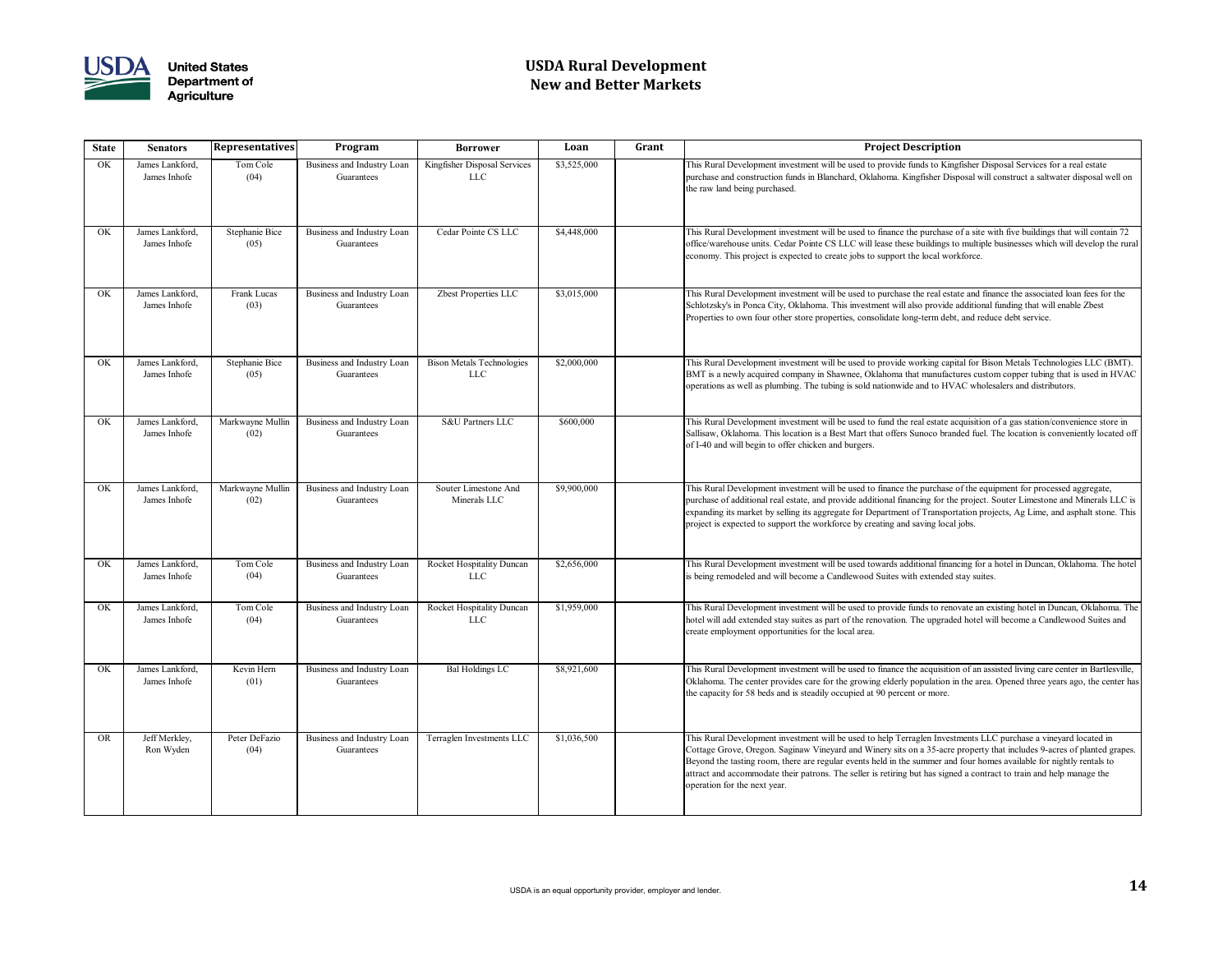

# **USDA Rural Development New and Better Markets**

### **State Senators Representatives Program Borrower Loan Grant Project Description**

is Rural Development investment will be used to assist Oregon Trail Electric Cooperative Inc. (OTEC) in rural Baker unty, Baker, City, Oregon. The funds will assist Baker Rural Fire Protection District (BRFPD) with the acquisition of land & building at 3855 23rd St. in Baker City, Oregon. The building will serve as their new fire station and will be d for regional training and meetings.

is Rural Development investment will be used for debt refinancing (8 tugboats and 1 barge) and working capital ection. Borinken Marine Group LLC is engaged in the charter of tugboats for towing ship operations in Puerto Rico, Virgin Islands and the Caribbean.

is Rural Development investment will be used to provide financing for working capital for its Aiken, South Carolina ss fiber yarn manufacturing facility. This project will save 588 jobs in the local area.

is Rural Development investment will be used to purchase and install a 105 MWdc solar array. Allora Solar LLC is a vly created entity whose purpose is to generate electricity in Lexington County, South Carolina. The system is imated to produce 181,445,488 kilowatt hours (kWh) per year, which is enough electricity to power 16,495 homes.

is Rural Development investment will be used to purchase and install a 103.040 MWdc solar array. Eastover Solar LL Inew entity that generates electricity in Richland county. The system is estimated to produce 184,411,558 kWh per r, which is enough electricity to power 17,017 homes.

is Rural Development investment will be used to provide additional financing for T1 Florence Oil LLC, a locally owned soline station with convenience store located in Lynchburg, South Carolina. This loan guarantee will help the store hain open for local and interstate businesses.

is Rural Development investment will be used to provide technical assistance to Micro Entrepreneurs through the S.C. nter for Cooperative and Enterprise Development. It is expected that at least fifty rural businesses will receive guidance financial management and access to financing as a result of this funding.

is Rural Development investment will be used for a Revolving Loan Fund for Central Electric Cooperative Inc. The ds will be utilized by Horizon Health Care Inc. to purchase dental equipment and cabinet fixtures for new examination rooms. The facility provides dental and pharmacy services to the community.

is Rural Development investment will be used to provide additional financing to Marine Quest - Hidden Cove LP to ke improvements and repairs to existing infrastructures, construct additional RV and tent camping sites and provide nstruction contingency. Marine Quest - Hidden Cove LP is an existing business that has been operational since 2005 h a marina, floating store, recreational vehicle sites, cabins, bunkhouses and tent camping sites, located on a 428-acre mmercial property, known as Hidden Cove Park, within The Colony, Denton County, Texas.

| <b>State</b> | <b>Senators</b>              | <b>Representatives</b>       | Program                                              | <b>Borrower</b>                          | Loan         | Grant     |                                  |
|--------------|------------------------------|------------------------------|------------------------------------------------------|------------------------------------------|--------------|-----------|----------------------------------|
| <b>OR</b>    | Jeff Merkley,<br>Ron Wyden   | Cliff Bentz<br>(02)          | Rural Economic Development<br>Loan and Grant Program | Oregon Trails Electric<br>Consumers Coop | \$220,000    | \$300,000 | Thi<br>Co<br>the<br>luse         |
| PR           |                              | Jenniffer Gonzalez-<br>Colon | Business and Industry Loan<br>Guarantees             | Borinken Marine Group LLC                | \$21,250,000 |           | Thi<br>inje<br>US <sup></sup>    |
| <b>SC</b>    | Lindsey Graham,<br>Tim Scott | Joe Wilson<br>(02)           | Business and Industry Loan<br>Guarantees             | Agy Holding Corp.                        | \$8,100,000  |           | Thi<br>glas                      |
| <b>SC</b>    | Lindsey Graham,<br>Tim Scott | Joe Wilson<br>(02)           | Business and Industry Loan<br>Guarantees             | Allora Solar LLC                         | \$17,850,000 |           | Thi<br>nev<br>esti               |
| <b>SC</b>    | Lindsey Graham,<br>Tim Scott | James Clyburn<br>(06)        | Business and Industry Loan<br>Guarantees             | Eastover Solar LLC                       | \$25,000,000 |           | Thi<br>is a<br>yea               |
| <b>SC</b>    | Lindsey Graham,<br>Tim Scott | James E. Clyburn<br>(06)     | Business and Industry Loan<br>Guarantees             | T1 Florence Oil LLC                      | \$738,254    |           | Thi<br>gas<br>rem                |
| <b>SC</b>    | Lindsey Graham,<br>Tim Scott | Jeff Duncan<br>(03)          | Rural Microentrepreneur<br>Assistance Program        | <b>Clemson University</b>                |              | \$99,992  | Thi<br>Cer<br>for                |
| <b>SD</b>    | Mike Rounds,<br>John Thune   | Dusty Johnson<br>(At-Large)  | Rural Economic Development<br>Loan and Grant Program | Central Electric Coop Inc.               |              | \$300,000 | Thi<br>  fun<br>roo              |
| <b>TX</b>    | John Cornyn,<br>Ted Cruz     | Michael Burgess<br>(26)      | Business and Industry Loan<br>Guarantees             | Marine Quest-Hidden Cove LP              | \$13,176,091 |           | Thi<br>mal<br>con<br>wit.<br>con |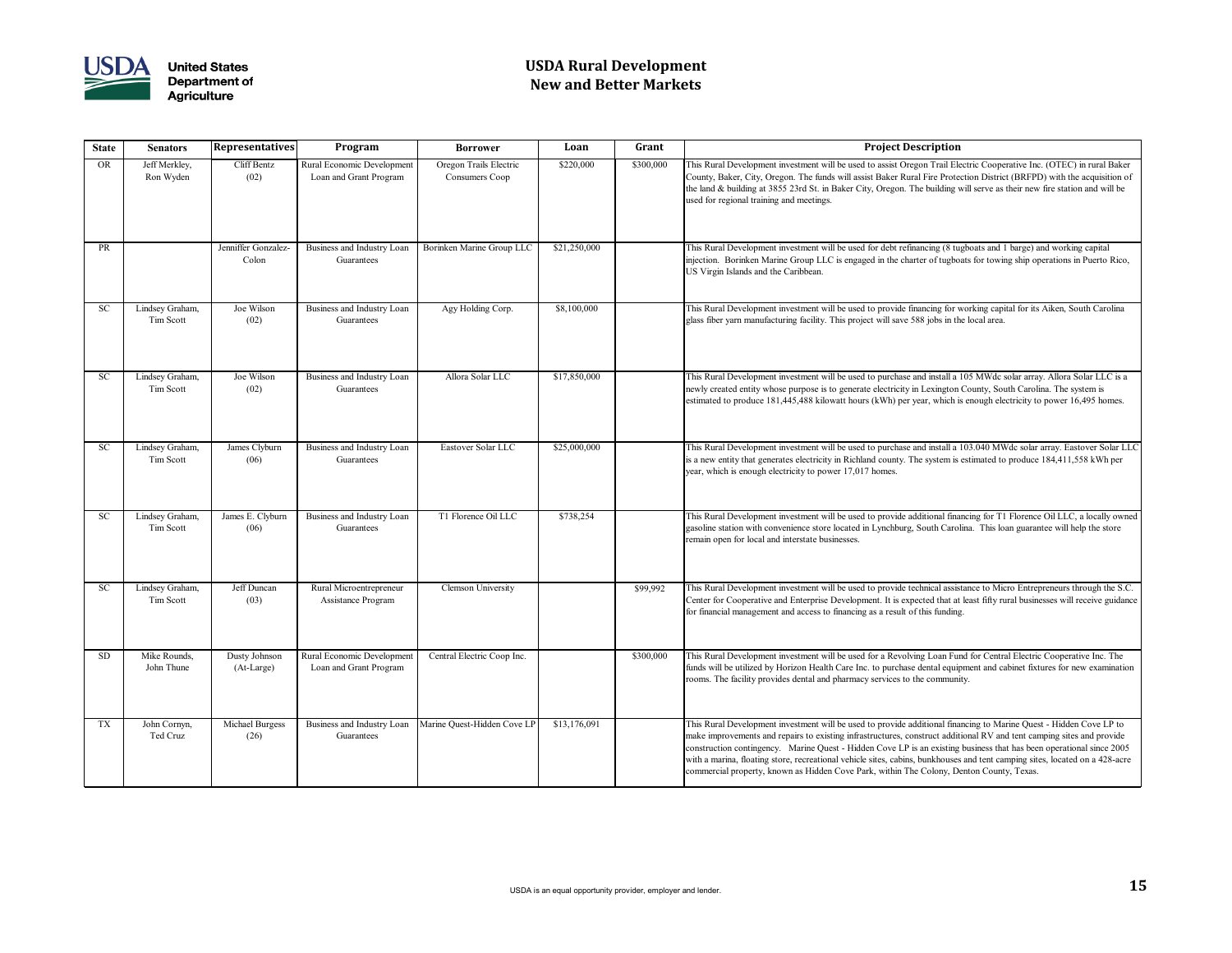

# **USDA Rural Development New and Better Markets**

| <b>State</b> | <b>Senators</b>          | <b>Representatives</b>       | Program                                  | <b>Borrower</b>             | Loan         | Grant | <b>Project Description</b>                                                                                                                                                                                                                                                                                                                                                                          |
|--------------|--------------------------|------------------------------|------------------------------------------|-----------------------------|--------------|-------|-----------------------------------------------------------------------------------------------------------------------------------------------------------------------------------------------------------------------------------------------------------------------------------------------------------------------------------------------------------------------------------------------------|
| <b>TX</b>    | John Cornyn,<br>Ted Cruz | Michael Burgess<br>(26)      | Business and Industry Loan<br>Guarantees | Marine Quest-Hidden Cove LP | \$11,823,909 |       | This Rural Development investment will be used to provide additional fina<br>refinance its debt it incurred to construct the existing structures and will pa<br>guaranteed loan. Marine Quest - Hidden Cove LP is an existing business tl<br>marina, floating store, recreational vehicle sites, cabins, bunkhouses and te<br>commercial property, known as Hidden Cove Park, within The Colony, Do |
| TX           | John Cornyn,<br>Ted Cruz | Michael Burgess<br>(26)      | Business and Industry Loan<br>Guarantees | HCM Lodge LLC               | \$5,924,100  |       | This Rural Development investment will be used to provide additional fina<br>located on a 428-acre commercial property, known as Hidden Cove Park,<br>investment includes the construction of a lodge, 45 cabins, 16 RV sites, pr<br>paying the fees and costs associated with the guaranteed loan.                                                                                                 |
| <b>TX</b>    | John Cornyn,<br>Ted Cruz | Michael Burgess<br>(26)      | Business and Industry Loan<br>Guarantees | <b>HCM Dry Storage LLC</b>  | \$5,422,773  |       | This Rural Development investment will be used to provide additional fina<br>upgrades and expansions of the dry storage area located at Hidden Cove F<br>property within The Colony, Denton County, Texas. The investment inclu-<br>that will add 600 storage spaces, purchase equipment, provide constructio<br>associated with the guaranteed loan.                                               |
| <b>TX</b>    | John Cornyn,<br>Ted Cruz | <b>Tony Gonzales</b><br>(23) | Business and Industry Loan<br>Guarantees | <b>EPTX Hotels LLC</b>      | \$4,100,000  |       | This Rural Development investment will be used to provide additional fina<br>Quinta by Wyndham hotel within Eagle Pass, Texas and provide working<br>will contribute \$1,298,400 to be used as renovation funds for the hotel.                                                                                                                                                                      |
| TX           | John Cornyn,<br>Ted Cruz | Pete Sessions<br>(17)        | Business and Industry Loan<br>Guarantees | Virn Hospitality LLC        | \$4,499,000  |       | This Rural Development investment will be used to provide additional fina<br>room hotel, known as the Holiday Inn Express & Suites, located in Hearne<br>Hospitality LLC, will be able to retain 20 jobs in the operations of the hote                                                                                                                                                              |
| <b>TX</b>    | John Cornyn,<br>Ted Cruz | Tony Gonzales<br>(23)        | Business and Industry Loan<br>Guarantees | Brazos Amine Treater LLC    | \$25,000,000 |       | This Rural Development investment will be used to provide additional fina<br>construct a central acid gas processing facility, capitalize a contingency fur-<br>guaranteed loan. Brazos Amine Treater LLC is a newly formed Joint Vent<br>The loan guarantee investment will help Brazos Amine Treater LLC create                                                                                   |
| UT           | Mike Lee,<br>Mitt Romney | John Curtis<br>(03)          | Business and Industry Loan<br>Guarantees | View Gate Development LLC   | \$17,825,000 |       | This Rural Development investment will be used to provide additional fina<br>limited-service-hotel in Moab, Utah. This hotel has a franchise agreement<br>provides accommodations to travelers visiting the Moab area, which is know                                                                                                                                                                |
| UT           | Mike Lee,<br>Mitt Romney | <b>Burgess Owens</b><br>(04) | Business and Industry Loan<br>Guarantees | Roam La Sal LLC             | \$500,000    |       | This Rural Development investment will be used to provide long term fina<br>Campground. This campground will provide accommodations to travelers                                                                                                                                                                                                                                                    |
| UT           | Mike Lee,<br>Mitt Romney | Chris Stewart<br>(02)        | Business and Industry Loan<br>Guarantees | Waheguru Ji LLC             | \$1,885,000  |       | This Rural Development investment will be used to provide long-term fina<br>hotel a 30 room hotel located in Tooele, Utah. This hotel primarily provide<br>visiting the Tooele area.                                                                                                                                                                                                                |
| UT           | Mike Lee,<br>Mitt Romney | Chris Stewart<br>(02)        | Business and Industry Loan<br>Guarantees | Satnam Ji LLC               | \$2,080,000  |       | This Rural Development investment will be used to provide long-term fina<br>Mountain Inn a 41 room hotel located in Lake Point, Utah. This hotel prin<br>along Interstate I-80.                                                                                                                                                                                                                     |

It is Rural Development investment will be used to provide additional financing to Marine Quest - Hidden Cove LP to inance its debt it incurred to construct the existing structures and will pay the fees and costs associated with the aranteed loan. Marine Quest - Hidden Cove LP is an existing business that has been operational since 2005 with a rina, floating store, recreational vehicle sites, cabins, bunkhouses and tent camping sites, located on a 428-acre mmercial property, known as Hidden Cove Park, within The Colony, Denton County, Texas.

is Rural Development investment will be used to provide additional financing to HCM Lodge LLC to construct a lodge ated on a 428-acre commercial property, known as Hidden Cove Park, located in Denton County, Texas. The estment includes the construction of a lodge, 45 cabins, 16 RV sites, providing construction contingency, along with ving the fees and costs associated with the guaranteed loan.

is Rural Development investment will be used to provide additional financing to HCM Dry Storage LLC to make grades and expansions of the dry storage area located at Hidden Cove Park. The park is on a 428-acre commercial perty within The Colony, Denton County, Texas. The investment includes multilevel dry boat storage improvements at will add 600 storage spaces, purchase equipment, provide construction contingency, and pay the fees and costs ociated with the guaranteed loan.

Is Rural Development investment will be used to provide additional financing to EPTX Hotels LLC to purchase a La inta by Wyndham hotel within Eagle Pass, Texas and provide working capital for the hotel's operations. The borrower 1 contribute \$1,298,400 to be used as renovation funds for the hotel.

is Rural Development investment will be used to provide additional financing to VIRN Hospitality LLC to acquire a 64om hotel, known as the Holiday Inn Express & Suites, located in Hearne, Texas. Through the acquisition, VIRN spitality LLC, will be able to retain 20 jobs in the operations of the hotel, while creating three new jobs.

Is Rural Development investment will be used to provide additional financing to Brazos Amine Treater LLC to nstruct a central acid gas processing facility, capitalize a contingency fund and pay all fees and costs associated with the aranteed loan. Brazos Amine Treater LLC is a newly formed Joint Venture entity that will provide acid gas processing. e loan guarantee investment will help Brazos Amine Treater LLC create 13 jobs.

is Rural Development investment will be used to provide additional financing on a recently constructed 120-room ited-service-hotel in Moab, Utah. This hotel has a franchise agreement with Wingate Inns International Inc. The hotel vides accommodations to travelers visiting the Moab area, which is known worldwide for its dramatic scenery.

is Rural Development investment will be used to provide long term financing for the recently purchased R.V. mpground. This campground will provide accommodations to travelers visiting the Sanpete County area.

is Rural Development investment will be used to provide long-term financing for the acquisition of the Best Western el a 30 room hotel located in Tooele, Utah. This hotel primarily provides accommodations to travelers and those iting the Tooele area.

is Rural Development investment will be used to provide long-term financing for the acquisition of the Oquirrh vuntain Inn a 41 room hotel located in Lake Point, Utah. This hotel primarily provides accommodations to travelers ng Interstate I-80.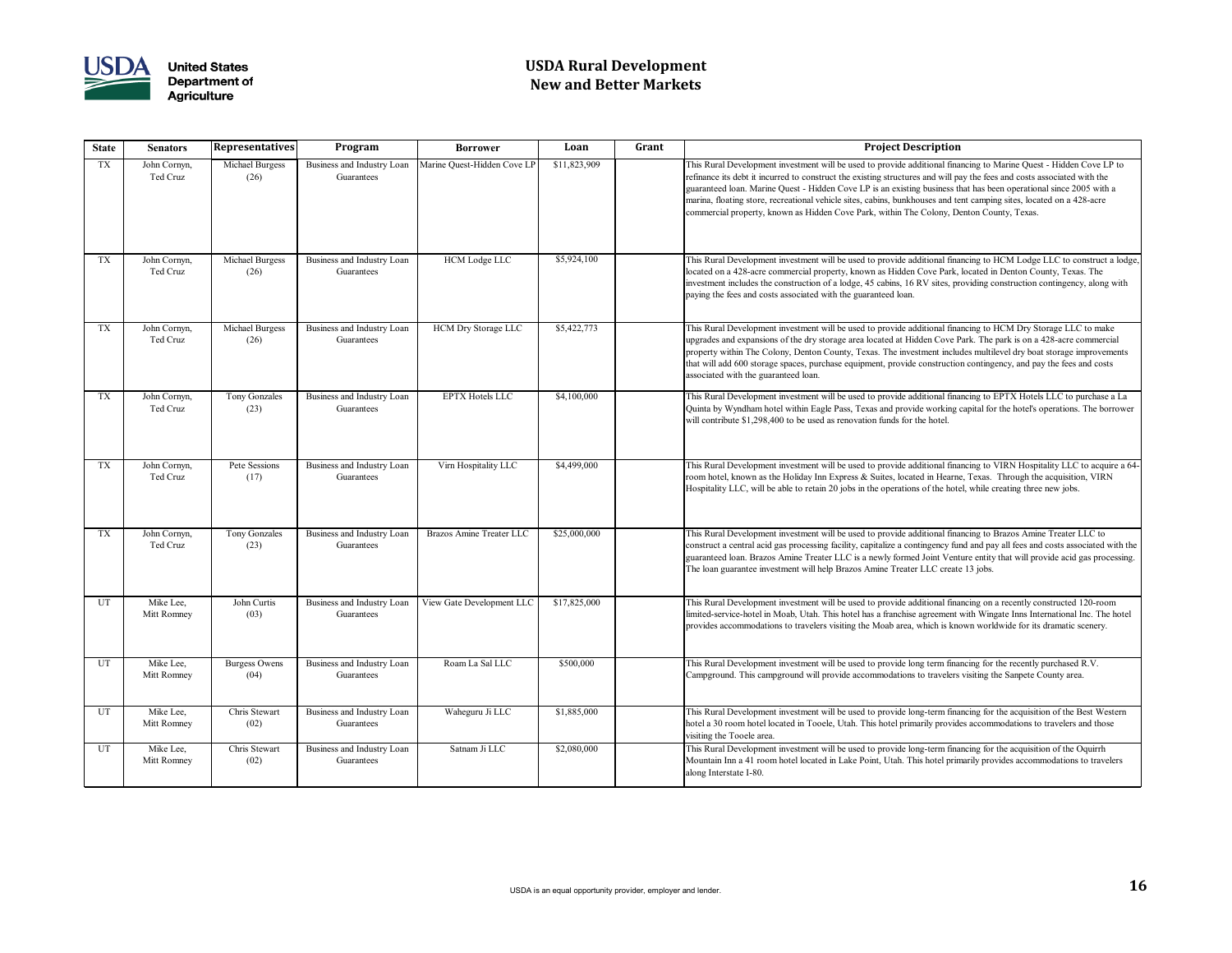

# **USDA Rural Development New and Better Markets**

| <b>State</b> | <b>Senators</b>                          | <b>Representatives</b>            | Program                                  | <b>Borrower</b>                    | Loan        | Grant | <b>Project Description</b>                                                                                                                                                                                                                                                                                                                                                                                                                                                                                                                                  |
|--------------|------------------------------------------|-----------------------------------|------------------------------------------|------------------------------------|-------------|-------|-------------------------------------------------------------------------------------------------------------------------------------------------------------------------------------------------------------------------------------------------------------------------------------------------------------------------------------------------------------------------------------------------------------------------------------------------------------------------------------------------------------------------------------------------------------|
| <b>UT</b>    | Mike Lee,<br>Mitt Romney                 | Chris Stewart<br>(02)             | Business and Industry Loan<br>Guarantees | The Mercantile Benefit LLC         | \$2,249,128 |       | This Rural Development Investment will be used to provide long term fina<br>Benefit LLC to purchase a commercial building and renovation expenses in<br>loan will convert to a long-term USDA Business & Industry guaranteed lo<br>building is a 11,208 square foot commercial building formerly used as a re<br>The building will be divided into four rental spaces: 1) a community-owne<br>services, 2) a farm-to-table restaurant and cocktail lounge/sports pub 3) a<br>4) a wine and spirits' shop. This project is anticipated to create up to 45 fu |
| <b>VA</b>    | Tim Kaine,<br>Mark Warner                | Morgan Griffith<br>(09)           | Business and Industry Loan<br>Guarantees | Wilderness-Stuart Inc.             | \$4,300,000 |       | This Rural Development investment will be used to consolidate and refinar<br>Land & Timber LLC (co-borrower) various debts primarily held across Sk<br>Wilderness Stuart consists of sawmill operations and is a manufacturer of<br>headquartered in Stuart, Virginia.                                                                                                                                                                                                                                                                                      |
| <b>VA</b>    | Tim Kaine,<br>Mark Warner                | Donald McEachin<br>(04)           | Business and Industry Loan<br>Guarantees | Waverly RB SPE LLC                 | \$5,044,000 |       | This Rural Development investment will be used to purchase equipment to<br>sustainable energy. The borrower also will produce 3,888 tons of Biochar                                                                                                                                                                                                                                                                                                                                                                                                         |
| <b>VT</b>    | Patrick Leahy,<br><b>Bernard Sanders</b> | Peter Welch<br>(At Large)         | Business and Industry Loan<br>Guarantees | Babaroosa Immersive LLC            | \$1,750,000 |       | This Rural Development investment will provide a Business and Industry l<br>Development Authority for a loan to Babaroosa Immersive LLC for the pu<br>the borrower's efforts to establish a permanent immersive art facility in Ve<br>markets. When operational, the facility will add 43 new jobs to the local e<br>funds from both the borrower and a third-party.                                                                                                                                                                                        |
| <b>VT</b>    | Patrick Leahy,<br><b>Bernard Sanders</b> | Peter Welch<br>(At Large)         | Business and Industry Loan<br>Guarantees | Babaroosa Immersive LLC            | \$3,000,000 |       | This Rural Development investment will be used to support a loan from th<br>Barbaroosa Immersive LLC for facility renovation and fit-up. The work is<br>permanent immersive art facility in Vermont targeting local, regional, and<br>additional funds contributed by the borrower.                                                                                                                                                                                                                                                                         |
| <b>VT</b>    | Patrick Leahy,<br><b>Bernard Sanders</b> | Peter Welch<br>(At Large)         | Business and Industry Loan<br>Guarantees | <b>Essex Resort Holdings LLC</b>   | \$4,900,000 |       | This Rural Development investment will be used to guarantee a loan from<br>to Essex Resort Holdings LLC to partially finance the partner buyout of th<br>will ensure the facility's continued operation and future success, maintainin<br>paying jobs. The project is supported by additional funds from the borrow                                                                                                                                                                                                                                         |
| <b>WA</b>    | Maria Cantwell,<br>Patty Murray          | Kim Schrier<br>(08)               | Business and Industry Loan<br>Guarantees | OM SHREE SAI LLC                   | \$7,040,000 |       | This Rural Development investment will be used to purchase commercial r<br>Wenatchee hotel in Chelan county. This entity owns and operates the Best<br>Avenue, Wenatchee, Washington 98801. The business will support local fo<br>breakfast bar.                                                                                                                                                                                                                                                                                                            |
| <b>WA</b>    | Maria Cantwell,<br>Patty Murray          | Kim Schrier<br>(08)               | Business and Industry Loan<br>Guarantees | <b>SLK Investment Property LLC</b> | \$3,600,000 |       | This Rural Development investment will be used to acquire a multiuse con<br>Washington. The borrowers are SLK Investment Property LLC and Moor<br>premises, and the current lessor of the convenience store and fuel station is<br>borrowers are contributing \$95,400 towards the project. The proposed loa<br>term, and the Agency is providing an 80 percent guaranty. The 10 business<br>assisted.                                                                                                                                                      |
| <b>WA</b>    | Maria Cantwell,<br>Patty Murray          | Kim Schrier<br>(08)               | Business and Industry Loan<br>Guarantees | Alta Crystal LLC                   | \$3,187,000 |       | This Rural Development investment will be used to refinance an existing h<br>subject business is a hotel housing visitors to the outdoors attractions. The<br>and economic activity in the area.                                                                                                                                                                                                                                                                                                                                                            |
| <b>WA</b>    | Maria Cantwell,<br>Patty Murray          | Cathy McMorris<br>Rodgers<br>(05) | Business and Industry Loan<br>Guarantees | Walla Walla Investors LLC          | \$7,784,000 |       | This Rural Development investment will be used to purchase Walla Walla<br>Financial Credit Union. This entity owns and operates Walla Walla Hampt<br>Walla, Washington 99362. This acquisition will keep the business operatin<br>assist the business and community in Walla Walla because of the variety of<br>interest rate is 4.5 percent with a 25 year term.                                                                                                                                                                                           |

Is Rural Development Investment will be used to provide long term financing for Mercantile nefit LLC to purchase a commercial building and renovation expenses in Torrey, Utah. The short-term construction n will convert to a long-term USDA Business & Industry guaranteed loan once construction has been completed. The lding is a 11,208 square foot commercial building formerly used as a restaurant/bar/dance club and is currently vacant. The building will be divided into four rental spaces: 1) a community-owned food and retail co-op with other community vices, 2) a farm-to-table restaurant and cocktail lounge/sports pub 3) a modern eco-friendly water-wise laundromat and a wine and spirits' shop. This project is anticipated to create up to 45 full-time and 3 part-time.

is Rural Development investment will be used to consolidate and refinance Wilderness-Stuart Inc. and Woods Gap nd & Timber LLC (co-borrower) various debts primarily held across Skyline National and American National Bank. lderness Stuart consists of sawmill operations and is a manufacturer of construction mats. The borrowers are dquartered in Stuart, Virginia.

is Rural Development investment will be used to purchase equipment to produce 2.9 MW/yr of clean, renewable, tainable energy. The borrower also will produce 3,888 tons of Biochar and 115,200 gallons of wood vinegar.

Is Rural Development investment will provide a Business and Industry loan guarantee to the Vermont Economic velopment Authority for a loan to Babaroosa Immersive LLC for the purchase of real estate. The purchase is part of borrower's efforts to establish a permanent immersive art facility in Vermont targeting local, regional, and external rkets. When operational, the facility will add 43 new jobs to the local economy. The project is supported by additional ds from both the borrower and a third-party.

is Rural Development investment will be used to support a loan from the Vermont Development Authority to rbaroosa Immersive LLC for facility renovation and fit-up. The work is part of the borrower's efforts to establish a manent immersive art facility in Vermont targeting local, regional, and external markets. The project is supported by litional funds contributed by the borrower.

Is Rural Development investment will be used to guarantee a loan from the Vermont Economic Development Authority Essex Resort Holdings LLC to partially finance the partner buyout of the Essex Resort and Spa. The ownership change l ensure the facility's continued operation and future success, maintaining and adding a significant number of welling jobs. The project is supported by additional funds from the borrower and third-party financing.

is Rural Development investment will be used to purchase commercial real estate property Best Western Plus enatchee hotel in Chelan county. This entity owns and operates the Best Western Plus located at 720 North Wentachee enue, Wenatchee, Washington 98801. The business will support local foods produced within 400 miles to serve in the akfast bar.

is Rural Development investment will be used to acquire a multiuse commercial property in rural King County, ishington. The borrowers are SLK Investment Property LLC and Moon  $\&$  Sun LLC. There are 10 tenants on the mises, and the current lessor of the convenience store and fuel station is the co-borrower, Moon & Sun LLC. The rowers are contributing \$95,400 towards the project. The proposed loan is fixed for five years at 4.50 percent, 25-year m, and the Agency is providing an 80 percent guaranty. The 10 businesses that are located within the facility will be isted.

is Rural Development investment will be used to refinance an existing hotel in rural Pierce County, Washington. The is igect business is a hotel housing visitors to the outdoors attractions. The availability of these services facilitates tourism l economic activity in the area.

is Rural Development investment will be used to purchase Walla Walla Hampton Inn with the lender Potlatch No. 1 ancial Credit Union. This entity owns and operates Walla Walla Hampton Inn located at 1531 Kelly Place, Walla Walla, Washington 99362. This acquisition will keep the business operating and save the current 16 jobs. This hotel will ist the business and community in Walla Walla because of the variety of tourist and leisure attractions in the area. The erest rate is 4.5 percent with a 25 year term.